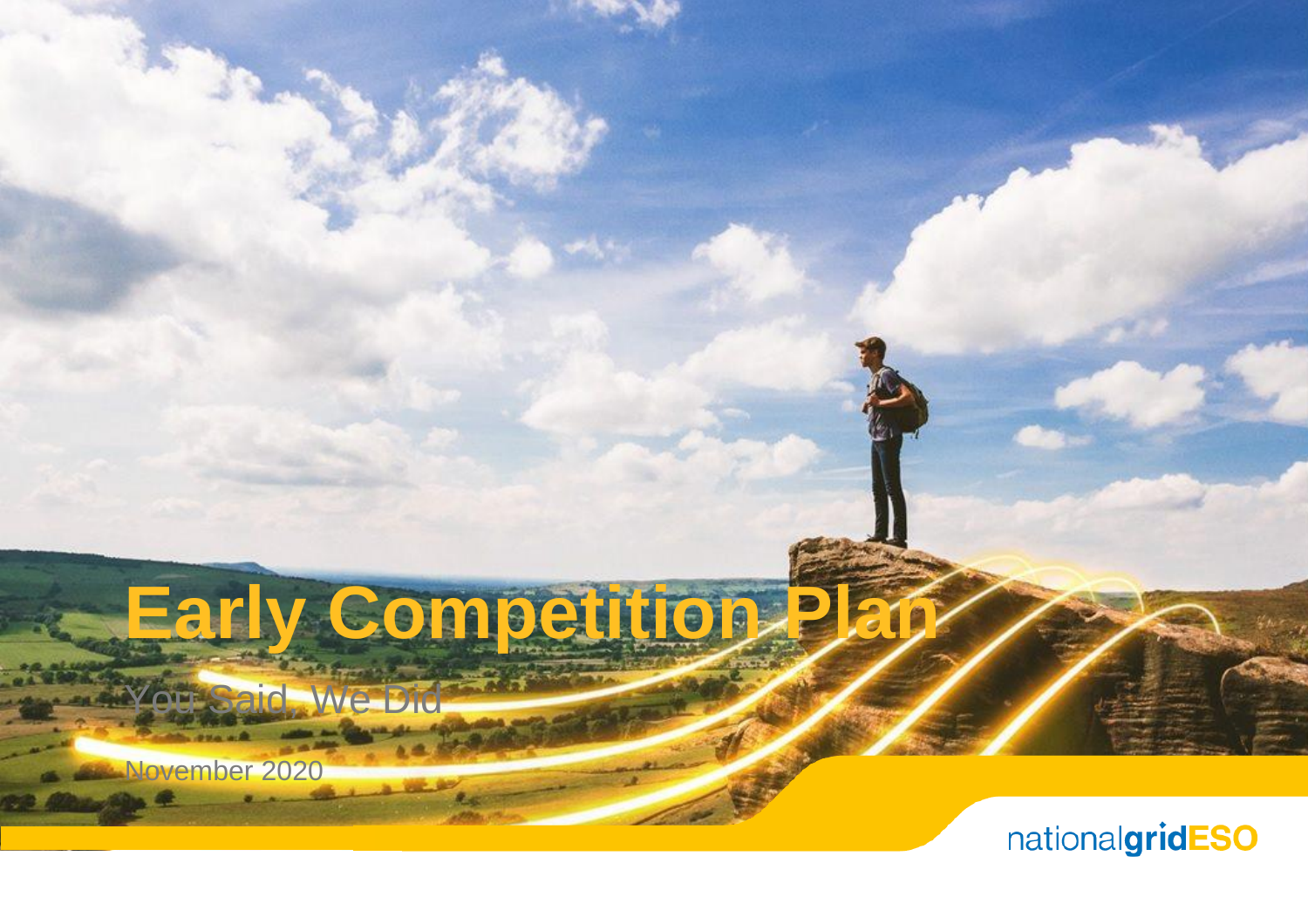|                | <b>Introduction</b>                        | $\overline{2}$ |
|----------------|--------------------------------------------|----------------|
| $\mathbf{1}$   | <b>Pre-Tender</b>                          | 3              |
| $\overline{2}$ | <b>Tender Process</b>                      | $\overline{7}$ |
| 3              | <b>Commercial Model</b>                    | 17             |
| $\overline{4}$ | <b>Post-Tender</b>                         | 21             |
| 5              | <b>Parties, Roles and Responsibilities</b> | 29             |
|                | <b>Next steps</b>                          | 32             |
|                |                                            |                |
|                |                                            |                |
|                |                                            |                |
|                |                                            |                |
|                |                                            |                |
|                |                                            |                |
|                |                                            |                |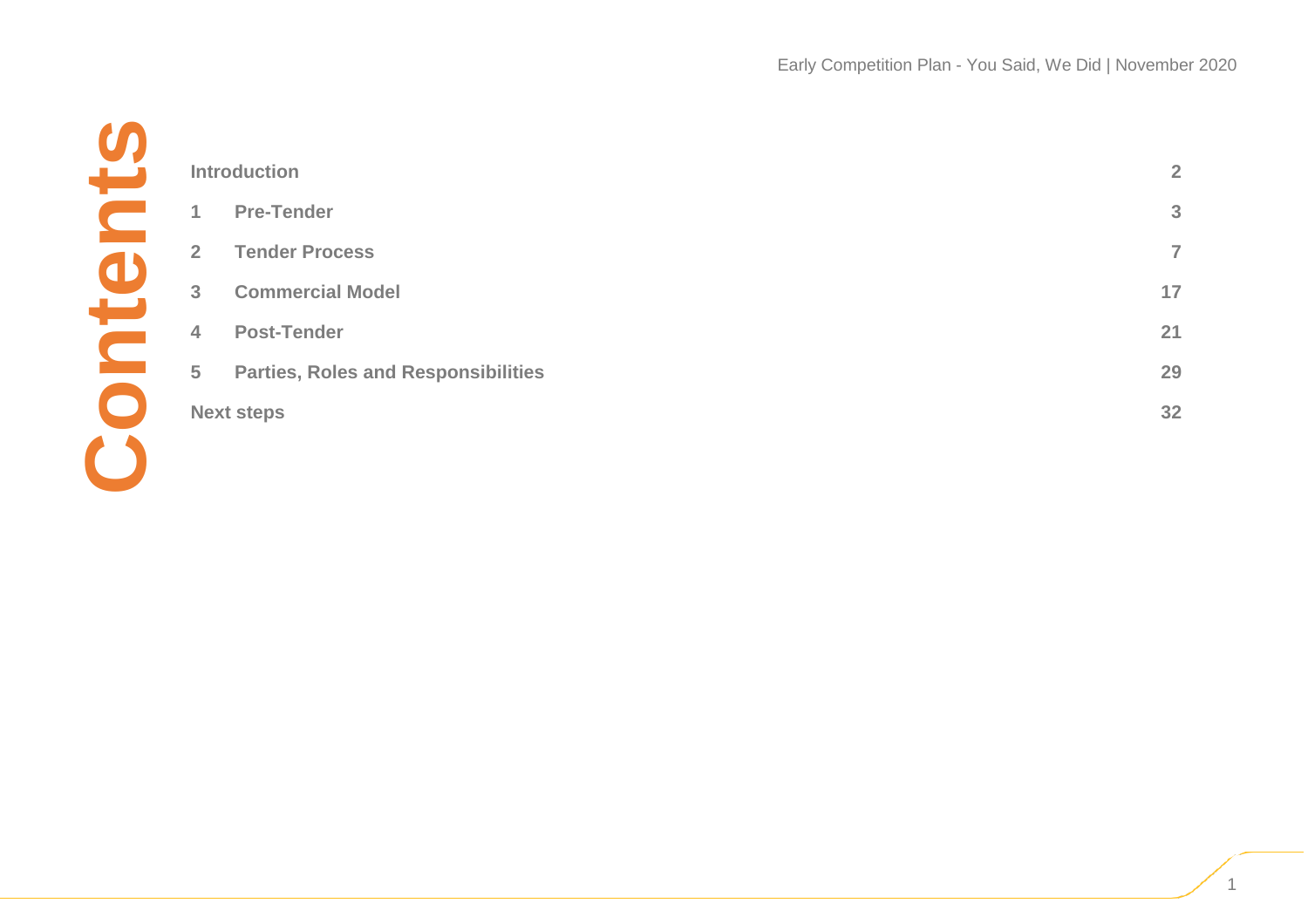## <span id="page-2-0"></span>**Introduction**

This document provides a summary of key stakeholder feedback received during our Phase 2 and 3 stakeholder engagement, structured by key dimensions. We have shown how stakeholders' views have shaped our initial thinking and the development of our early competition proposals to date.

We recognise our stakeholders play a vital role in the development of early competition. A successful plan must reflect stakeholders' needs and ultimately drive value for consumers. Throughout the development of our early competition proposals, we have engaged with a wide range of stakeholders from various sectors via workshops, bilateral meetings and our consultation. They have raised a number of views which we have considered as part of our Phase 2 Consultation, Phase 3 workshops and development of our Phase 3 Consultation proposals.

We understand the introduction of early competition will have a huge impact on our stakeholders and their future business plans. We are committed to being as transparent as possible throughout each stage of development and therefore we have summarised all feedback received so far, detailing how it has informed our proposals. Greater information on all feedback received to date can be found in on our website. 1

We have structured this document based on the key dimensions of early competition identified in our Phase 2 Consultation:



The positions presented in this document reflect our current thinking based on our work up to October 2020. These positions may be further progressed and developed up to our Phase 3 Consultation, which we expect to publish in December 2020.

.

<sup>1</sup> [https://www.nationalgrideso.com/future-energy/projects/early](https://www.nationalgrideso.com/future-energy/projects/early-competition-plan/project-documents-early-competition)[competition-plan/project-documents-early-competition](https://www.nationalgrideso.com/future-energy/projects/early-competition-plan/project-documents-early-competition)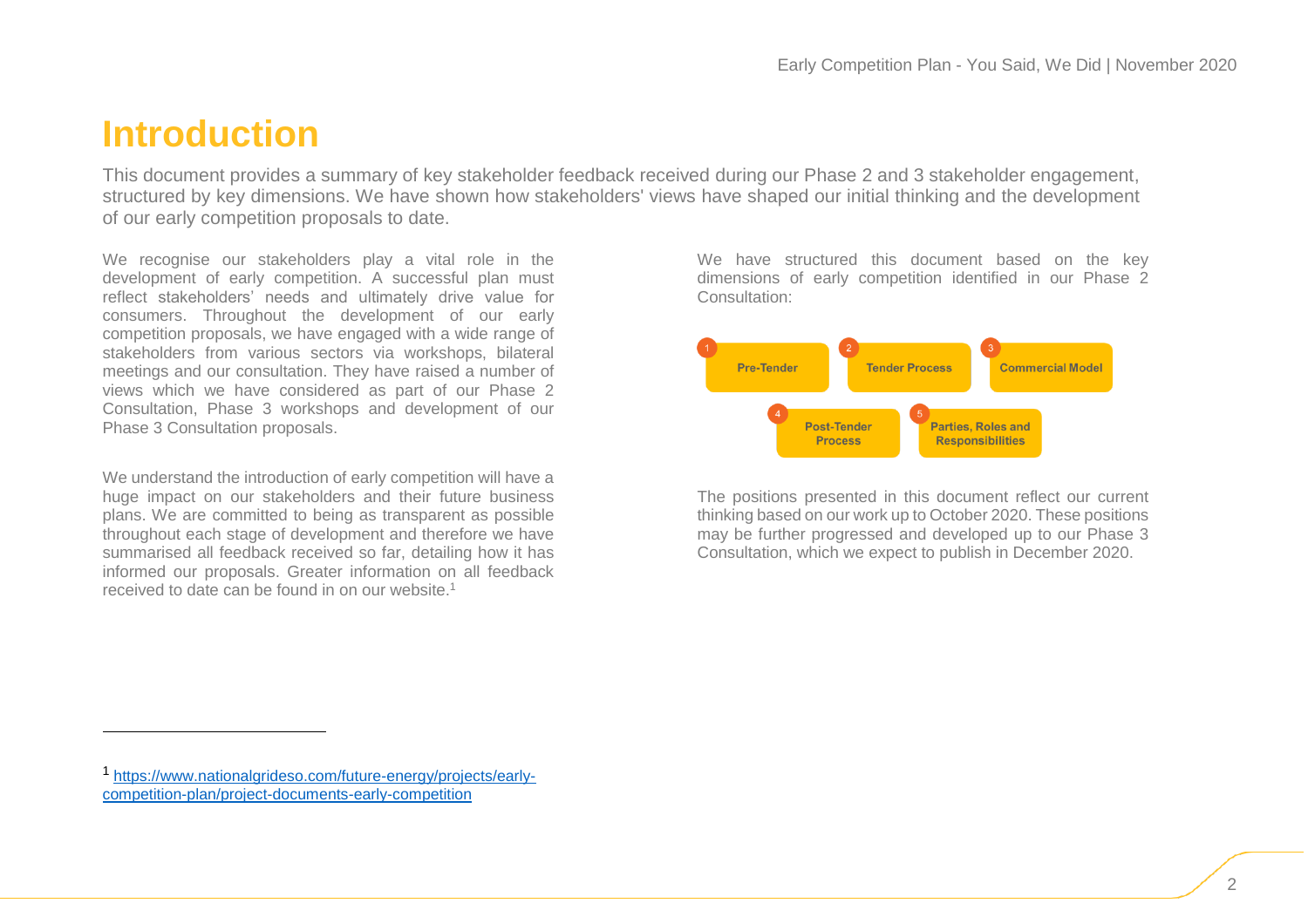# <span id="page-3-0"></span>**1 Pre-Tender**

The table below presents stakeholder engagement on the Pre-Tender issues and how we are using it to inform and shape our proposals. We have grouped feedback by key subject area.

#### **1.1 Project Identification**

| Stakeholder feedback                                                                                                                        | Forum / Event                                                                                                                      | Feedback from                                                                                      | ESO position (Phase 2 – Phase 3)                                                                                                                                                                                                                                                                                                                                                                                                                                                                                                                                                                                                  |
|---------------------------------------------------------------------------------------------------------------------------------------------|------------------------------------------------------------------------------------------------------------------------------------|----------------------------------------------------------------------------------------------------|-----------------------------------------------------------------------------------------------------------------------------------------------------------------------------------------------------------------------------------------------------------------------------------------------------------------------------------------------------------------------------------------------------------------------------------------------------------------------------------------------------------------------------------------------------------------------------------------------------------------------------------|
| The ESO should consider what<br>the project pipeline will look like.                                                                        | May workshop:<br><b>Early Competition</b><br>criteria, what could •<br>be competed?                                                | Potential equity<br>$\bullet$<br>investors<br>Construction<br>companies<br><b>TOs</b><br>$\bullet$ | We set out criteria for identifying projects suitable for early<br>competition in our Phase 2 Consultation. We held Indicative<br>Solutions and Interested Persons workshops following our<br>Phase 2 Consultation with external stakeholders to refine the<br>criteria. We also investigated internally with our colleagues in<br>NOA and network planning teams to identify a potential<br>pipeline of projects suitable for early competition, which we<br>will present in our Phase 3 Consultation.                                                                                                                           |
| Certainty of the proposed needs<br>should also be considered.                                                                               | May workshops:<br><b>Early Competition</b><br>criteria, what could •<br>be competed?<br>Construction<br>Works and<br>Commissioning | Potential equity<br>investors<br><b>TOs</b>                                                        | In our Phase 2 Consultation, we noted that projects with<br>greater certainty of need would be better suited to competition<br>to avoid the risk of system needs changing during the<br>competition process. We are therefore considering whether a<br>meaningful assessment of certainty could be developed<br>through our NOA process. We held Indicative Solutions and<br>Interested Persons workshops following our Phase 2<br>Consultation with external stakeholders and internally with our<br>colleagues in NOA and network planning teams to refine<br>criteria for identifying projects suitable for early competition. |
| Placing a lower limit is not<br>necessary and schemes which<br>are worth between £10m and<br>£20m can still deliver value for<br>customers. | May workshop:<br><b>Early Competition</b><br>criteria, what could •<br>be competed?                                                | Potential equity<br>investors<br>Generators and other<br>electricity market<br>participants        | We agree with this and are not recommending a value limit for<br>early competition. Our pathfinder projects and examples from<br>the US demonstrate that value can be gained from competing<br>low value projects. We will discuss this in more detail as part<br>of our Phase 3 Consultation.                                                                                                                                                                                                                                                                                                                                    |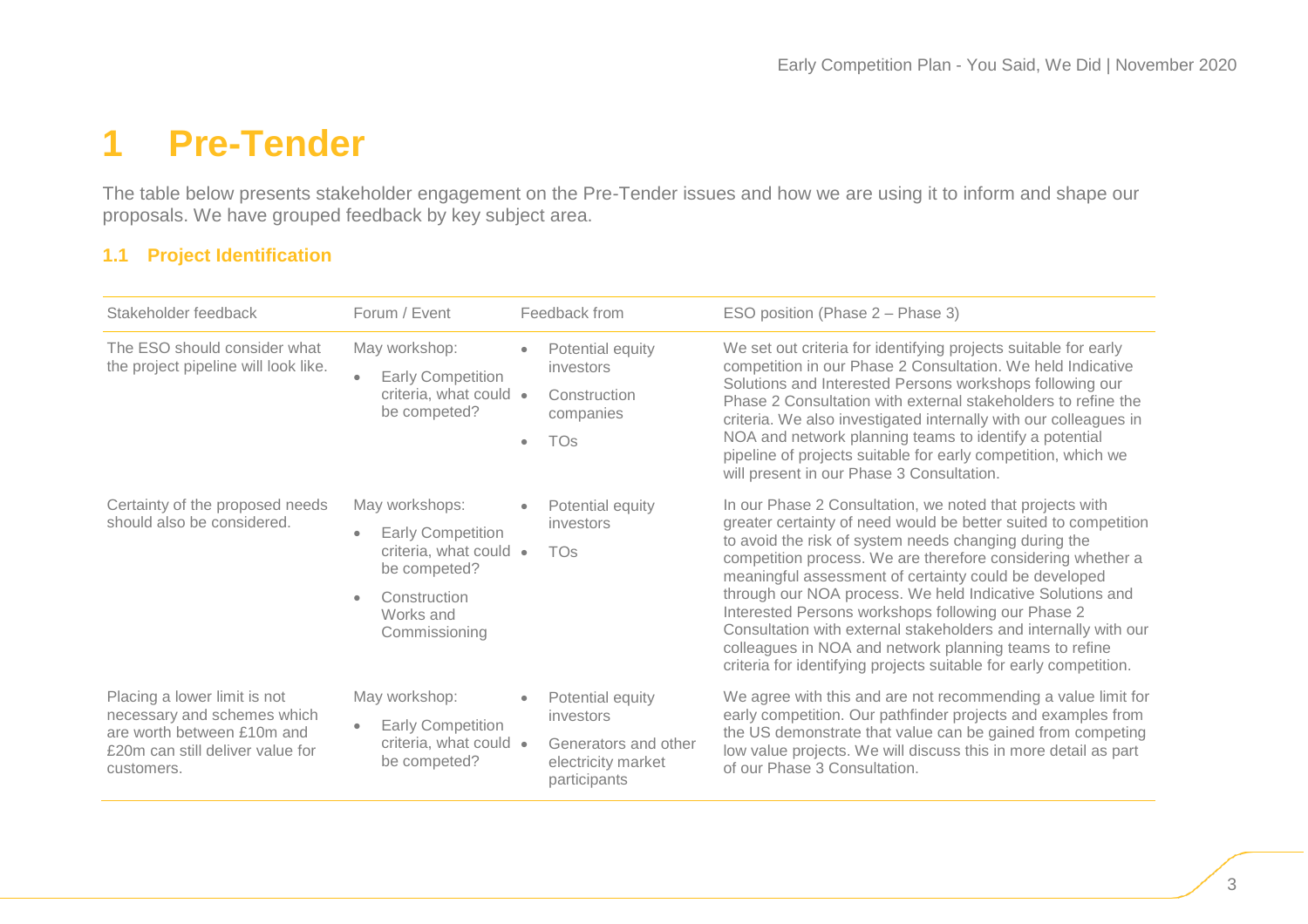| Stakeholder feedback                                                                                                                                                                                                                  | Forum / Event                                                                     | Feedback from   | ESO position (Phase 2 - Phase 3)                                                                                                                                                                                                                                                                                                                                                                                                                                                                                        |
|---------------------------------------------------------------------------------------------------------------------------------------------------------------------------------------------------------------------------------------|-----------------------------------------------------------------------------------|-----------------|-------------------------------------------------------------------------------------------------------------------------------------------------------------------------------------------------------------------------------------------------------------------------------------------------------------------------------------------------------------------------------------------------------------------------------------------------------------------------------------------------------------------------|
| Asset replacement projects should Phase 2 Consultation<br>not be included in early<br>competition.                                                                                                                                    | feedback                                                                          | TO <sub>S</sub> | We are considering whether and how early competition could<br>be applied to asset replacement. Following our Phase 2<br>Consultation, we held Indicative Solutions and Interested<br>Persons workshops with external stakeholders and<br>investigated internally with our colleagues in NOA and<br>network planning teams the potential criteria to identify a<br>potential pipeline of projects suitable for early competition. We<br>will provide our updated position in our Phase 3 consultation                    |
| TOs should have active<br>involvement in the process of<br>assessing the eligibility of projects<br>as they need to ensure that the<br>solutions are deliverable and<br>enable them to continue to meet<br>their licence obligations. | May workshop:<br><b>Early Competition</b><br>criteria, what could<br>be competed? | <b>TOs</b>      | In our Phase 2 Consultation, we proposed we expect TOs to<br>competitively bid into the process and therefore TOs<br>involvement in assessing the eligibility of projects will be<br>limited. Following our Phase 2 Consultation, we held a series<br>of workshops with TOs to explore the role of the TO in terms<br>of network planning and as a bidder. We also discussed what<br>the potential conflicts of interest and mitigations could be. We<br>will present our preferred option in our Phase 3 Consultation. |

### **1.2 Early verses Very Early Competition**

| Stakeholder feedback                                                                                                                           | Forum / Event                       | Feedback from   | ESO position (Phase 2 – Phase 3)                                                                                                                                                                                                                                                                                                                                                                                                                                                                                                                   |
|------------------------------------------------------------------------------------------------------------------------------------------------|-------------------------------------|-----------------|----------------------------------------------------------------------------------------------------------------------------------------------------------------------------------------------------------------------------------------------------------------------------------------------------------------------------------------------------------------------------------------------------------------------------------------------------------------------------------------------------------------------------------------------------|
| The ESO should consider how<br>early competition will fit with<br>stability, voltage processes and<br>with the current pathfinders<br>process. | Phase 2<br>Consultation<br>feedback | TO <sub>S</sub> | Following our Phase 2 Consultation we invited stakeholders to<br>our Indicative Solution Identification Process workshop to<br>discuss the interaction between pathfinders, interested<br>persons process and early competition. Stakeholders<br>expressed concerns around the interested persons process<br>and based on this we invited stakeholders back to a further<br>session with experts from the interested persons process. We<br>are now reviewing all the feedback received and will provide<br>an update in our Phase 3 Consultation. |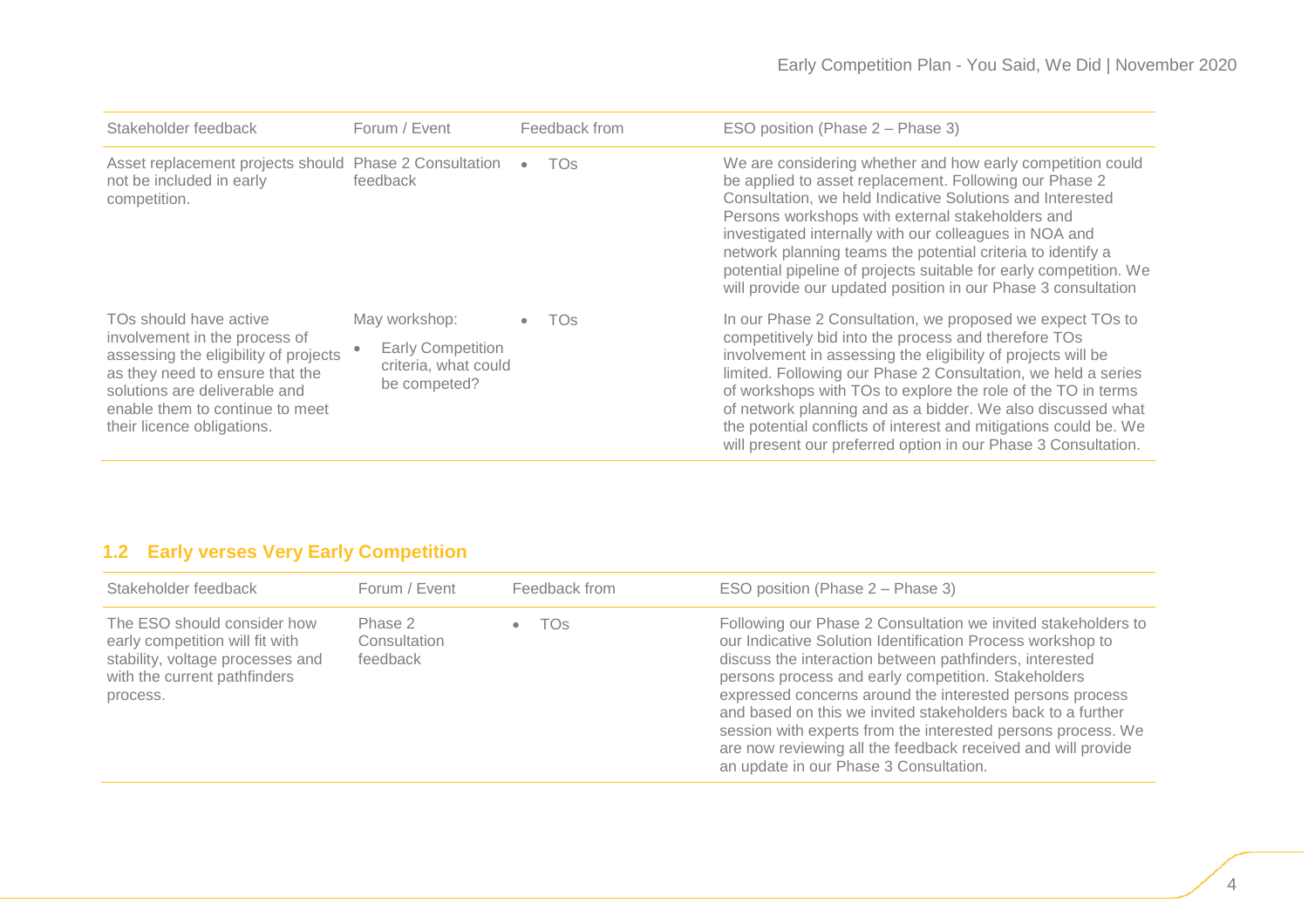| Stakeholder feedback                                                                                                                                               | Forum / Event                       | Feedback from                                                           | ESO position (Phase 2 – Phase 3)                                                                                                                                                                                                                                                                                                                                                                                                                                                                                |
|--------------------------------------------------------------------------------------------------------------------------------------------------------------------|-------------------------------------|-------------------------------------------------------------------------|-----------------------------------------------------------------------------------------------------------------------------------------------------------------------------------------------------------------------------------------------------------------------------------------------------------------------------------------------------------------------------------------------------------------------------------------------------------------------------------------------------------------|
| The competition should not be<br>limited to non-network solutions.<br>Alternative solutions such as<br>Virtual Transmission Lines can be<br>provided by batteries. | Phase 2<br>Consultation<br>feedback | Generators and other<br>$\bullet$<br>electricity market<br>participants | We are interpreting this stakeholder feedback to refer to both<br>non-network and network solutions. Our Phase 2 Consultation<br>position was network and non-networks solutions would be<br>able to compete for the same need, and we consider this to be<br>our final position.                                                                                                                                                                                                                               |
| The ESO should not delay efficient Phase 2<br>solutions by incumbent network<br>companies because of a lack of<br>market appetite.                                 | Consultation<br>feedback            | TOs<br>٠                                                                | We are interpreting this feedback to be directly related to our<br>Phase 2 Consultation proposal which stated market appetite<br>and urgency of need form part of the criteria for the timescales<br>required to compete a need. Following this feedback, we have<br>further investigated what criteria may be most appropriate,<br>which we explored with stakeholders at the Indicative<br>Solutions and Interested Persons workshop. We will provide<br>an updated view on this in our Phase 3 Consultation. |

### **1.3 Pre-Tender Launch**

| Stakeholder feedback                                                                                                                                   | Forum / Event                                                               |           | Feedback from                                                          | ESO position (Phase 2 – Phase 3)                                                                                                                                                                                                                                                                                  |
|--------------------------------------------------------------------------------------------------------------------------------------------------------|-----------------------------------------------------------------------------|-----------|------------------------------------------------------------------------|-------------------------------------------------------------------------------------------------------------------------------------------------------------------------------------------------------------------------------------------------------------------------------------------------------------------|
| There will be benefit in market<br>engagement events run by the<br>ESO to help bidder networking in<br>the initial stages of the early<br>competition. | May workshops:<br>Procurement<br>$\bullet$<br>Steps and<br><b>Timelines</b> | $\bullet$ | Potential equity<br>investors                                          | In our Phase 2 Consultation, we noted that our preferred<br>option is to run project information and networking events.<br>Following our Phase 2 Consultation, we considered large UK<br>utility procurement precedents in evaluating the costs and<br>benefits of pre-tender activities, and we will set out our |
|                                                                                                                                                        | Evaluation of<br>$\bullet$<br>Commercial<br>Elements of the<br>Proposals    |           | updated views on pre-tender activities in our Phase 3<br>Consultation. |                                                                                                                                                                                                                                                                                                                   |
| Market engagement could be                                                                                                                             | May workshop:                                                               | $\bullet$ | Potential equity                                                       | In our Phase 2 Consultation, we noted that there are benefits<br>of running pre-tender market engagement activities, such as<br>greater levels of participation and reduction of a financial<br>burden on potential bidders. Following our Phase 2<br>Consultation, we considered large UK utility procurement    |
| started at the very early stage to<br>inform the tender process.                                                                                       | Provision of<br>Information to Allow                                        |           | investors                                                              |                                                                                                                                                                                                                                                                                                                   |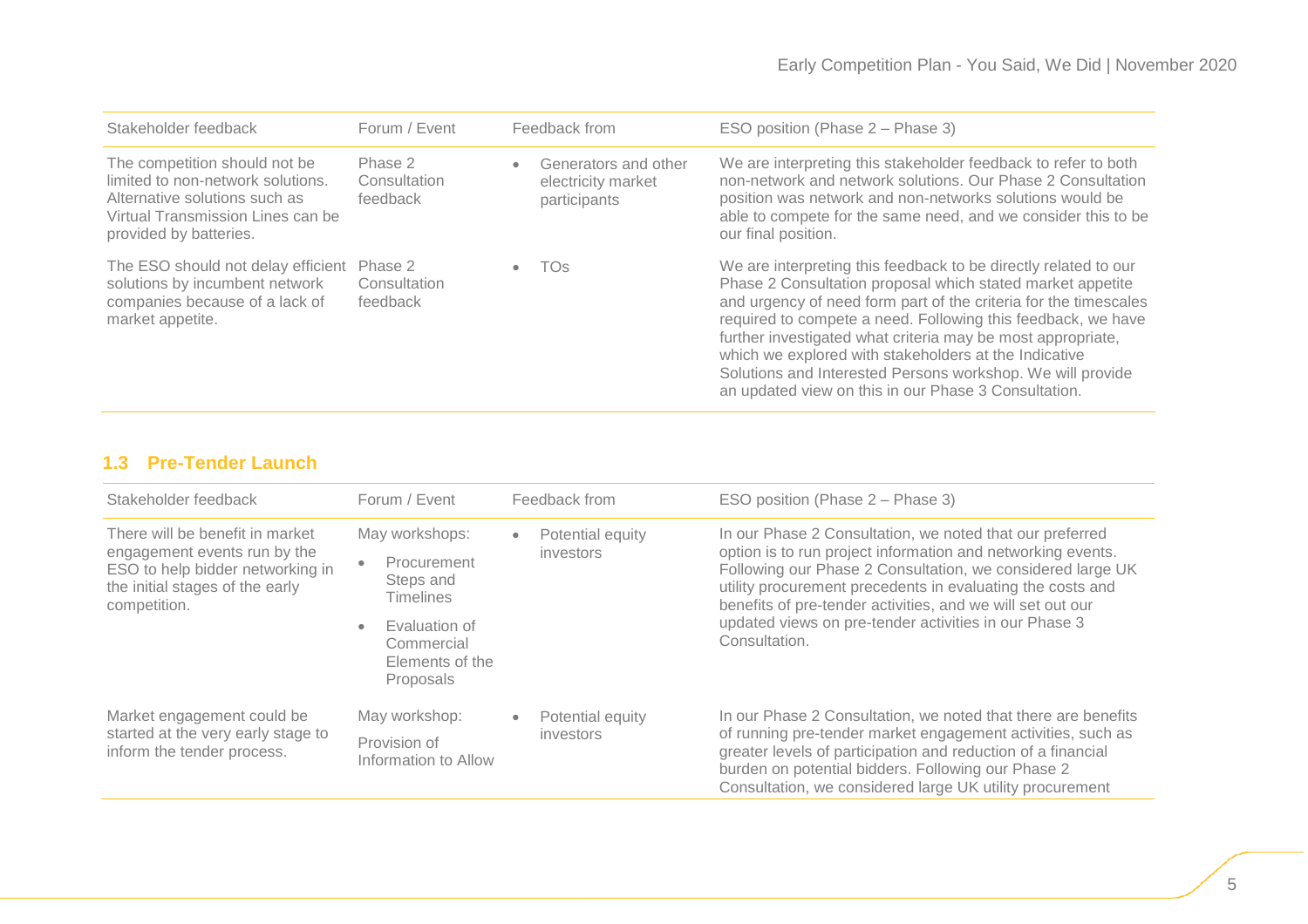<span id="page-6-0"></span>

| Stakeholder feedback                                                                                                                                                                                        | Forum / Event                       | Feedback from                | ESO position (Phase 2 – Phase 3)                                                                                                                                                                                                                                                                                                                                                                                                                                                                             |
|-------------------------------------------------------------------------------------------------------------------------------------------------------------------------------------------------------------|-------------------------------------|------------------------------|--------------------------------------------------------------------------------------------------------------------------------------------------------------------------------------------------------------------------------------------------------------------------------------------------------------------------------------------------------------------------------------------------------------------------------------------------------------------------------------------------------------|
|                                                                                                                                                                                                             | Proposal<br>Development             |                              | precedents in evaluating the costs and benefits of pre-tender<br>activities, and we will set out our updated views on pre-tender<br>activities in our Phase 3 Consultation.                                                                                                                                                                                                                                                                                                                                  |
| The ESO also needs to consider<br>the balance of additional pre-<br>tender activities and the<br>associated time/cost with the<br>impact of further delay to the<br>commencement of the project.            | Phase 2<br>Consultation<br>feedback | <b>TOs</b><br>$\bullet$      | Following our Phase 2 Consultation, we considered large UK<br>utility procurement precedents in evaluating the skills and<br>resources required for pre-tender activities. These will form<br>part of our costing and implementation plan for early<br>competition.                                                                                                                                                                                                                                          |
| The ESO shall consider and<br>address the level of stakeholder<br>engagement that early competition<br>will entail and ensure that it is<br>properly skilled and resourced to<br>undertake such engagement. | Phase 2<br>Consultation<br>feedback | TO <sub>S</sub><br>$\bullet$ | See above.                                                                                                                                                                                                                                                                                                                                                                                                                                                                                                   |
| Expect a detailed assessment of<br>potential market players to be<br>carried out prior to the pre-tender<br>stage in the development of the<br>tender.                                                      | Phase 2<br>Consultation<br>feedback | <b>TOs</b><br>$\bullet$      | We interpret this feedback to be related to our Phase 2<br>Consultation proposal which stated market appetite will be a<br>key criterion in assessing project suitability for early<br>competition. Following this feedback, we hosted an Indicative<br>Solutions and Interested Persons workshop to further develop<br>how market appetite criteria, including detailed assessment of<br>potential market players, could work in practice. We will<br>provide our updated view in our Phase 3 Consultation. |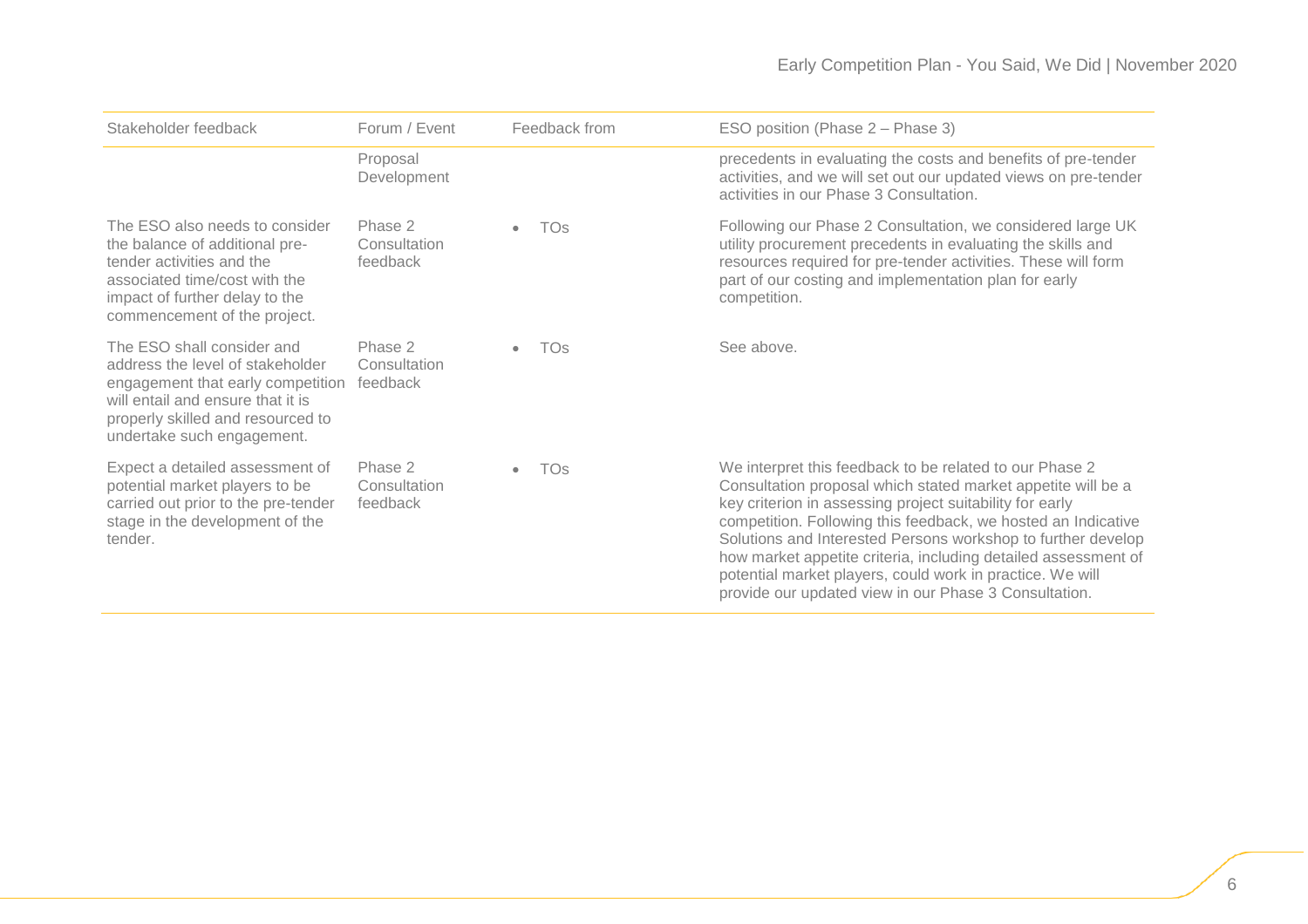# **2 Tender Process**

The table below presents stakeholder feedback on the Tender Process issues and how we are using it to inform and shape our proposals. The feedback has been grouped by key subject area.

#### **2.1 Tender Process**

| Stakeholder feedback                                                                                                                                                                            | Forum / Event                                                                        |                                                                       | Feedback from                                                                                                                                                                                                                                                                                                                                                               | ESO position (Phase 2 – Phase 3) |
|-------------------------------------------------------------------------------------------------------------------------------------------------------------------------------------------------|--------------------------------------------------------------------------------------|-----------------------------------------------------------------------|-----------------------------------------------------------------------------------------------------------------------------------------------------------------------------------------------------------------------------------------------------------------------------------------------------------------------------------------------------------------------------|----------------------------------|
| Tender process should be tailored<br>to the project size as 'one size fit<br>all' may not be appropriate for all<br>projects.                                                                   | May workshops:<br><b>Early Competition</b><br>criteria, what<br>could be<br>competed | Potential equity<br>$\bullet$<br>investors<br><b>TOs</b><br>$\bullet$ | We agree with the feedback that the tender process needs to<br>be proportionate to the projects being tendered, which we also<br>discussed in our Phase 2 Consultation. Following our Phase 2<br>Consultation, we ran a series of bilateral sessions to discuss<br>this further with potential bidders, and we will provide further<br>details in our Phase 3 Consultation. |                                  |
|                                                                                                                                                                                                 | Procurement<br>Steps and<br><b>Timelines</b>                                         |                                                                       |                                                                                                                                                                                                                                                                                                                                                                             |                                  |
| There needs to be some<br>standardisation in the process to<br>build market interest, suggesting<br>some underlying principles are set<br>out but then a tender can be<br>tailored as required. | Phase 2 Consultation<br>feedback                                                     | $\bullet$                                                             | Potential equity<br>investors                                                                                                                                                                                                                                                                                                                                               | See above.                       |
| Flexible tender process approach<br>would open the process to a                                                                                                                                 | May workshop:<br>Procurement<br>$\bullet$<br>Steps and<br><b>Timelines</b>           | $\bullet$                                                             | Non-regulated utility<br>companies                                                                                                                                                                                                                                                                                                                                          | See above.                       |
| larger group of bidders.                                                                                                                                                                        |                                                                                      | $\bullet$                                                             | Potential equity<br>investors                                                                                                                                                                                                                                                                                                                                               |                                  |
|                                                                                                                                                                                                 | Phase 2 Consultation<br>feedback                                                     | $\qquad \qquad \bullet$                                               | Generators and other<br>electricity market<br>participants                                                                                                                                                                                                                                                                                                                  |                                  |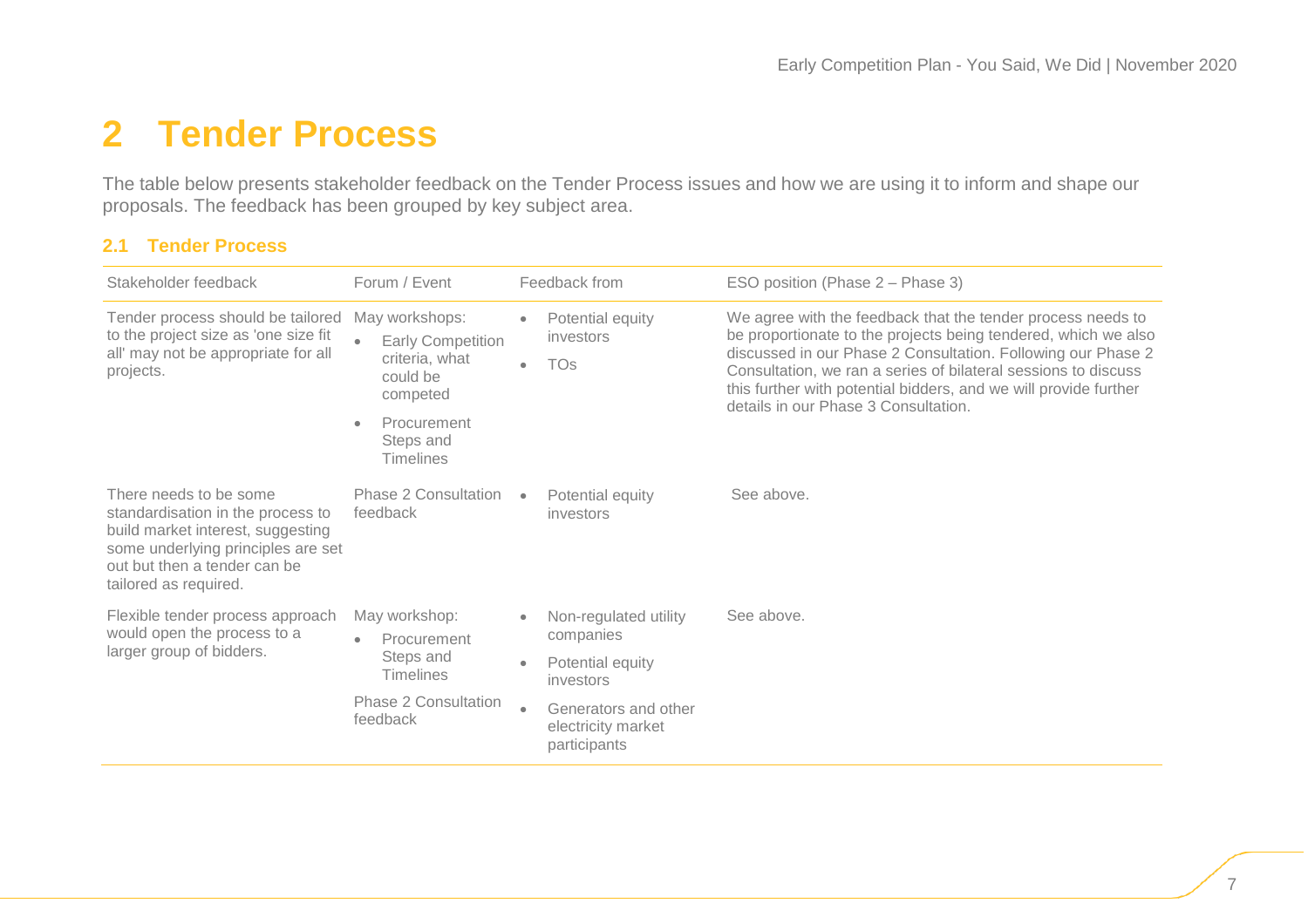| Stakeholder feedback                                                                                                                                                    | Forum / Event                                                                             |                        | Feedback from                                              | ESO position (Phase 2 – Phase 3)                                                                                                                                                                                                                                                                                                                                                                                                                                                                                                 |
|-------------------------------------------------------------------------------------------------------------------------------------------------------------------------|-------------------------------------------------------------------------------------------|------------------------|------------------------------------------------------------|----------------------------------------------------------------------------------------------------------------------------------------------------------------------------------------------------------------------------------------------------------------------------------------------------------------------------------------------------------------------------------------------------------------------------------------------------------------------------------------------------------------------------------|
| It will be extremely challenging to<br>flex the procurement and maintain feedback<br>consistency and fairness in<br>evaluation.                                         | Phase 2 Consultation •                                                                    |                        | <b>TOs</b>                                                 | See above.                                                                                                                                                                                                                                                                                                                                                                                                                                                                                                                       |
| A two-stage ITT process with a<br>soft boundary between the stages<br>can allow sufficient flexibility in the<br>process to tailor the process for<br>smaller projects. | May workshop:<br><b>Procurement Steps</b><br>and Timelines                                | $\bullet$              | Potential equity<br>investors                              | See above.                                                                                                                                                                                                                                                                                                                                                                                                                                                                                                                       |
| 'Passporting' of prequalification<br>provides efficiency in the<br>procurement process.                                                                                 | May workshop:<br>Procurement<br>Steps and<br><b>Timelines</b>                             | $\bullet$              | Potential equity<br>investors                              | In our Phase 2 Consultation, we proposed to introduce<br>passporting where efficient. Following our Phase 2<br>Consultation, we are considering how the approach taken<br>under OFTOs could be applied to the potential pipeline of<br>projects suitable for early competition. We will provide our<br>updated position as part of our Phase 3 Consultation.                                                                                                                                                                     |
| Passporting prequalification may<br>be required for a certain period,<br>however, passporting should<br>reflect not project value but<br>technology type.               | <b>Phase 2 Consultation</b><br>feedback                                                   | $\bullet$<br>$\bullet$ | <b>TOs</b><br><b>Construction companies</b>                | See above.                                                                                                                                                                                                                                                                                                                                                                                                                                                                                                                       |
| The pre-qualification stage needs<br>to assess credibility but not deter<br>innovative bids.                                                                            | May workshop:<br>Evaluation of<br>$\bullet$<br>Commercial<br>Elements of the<br>Proposals | $\bullet$              | Generators and other<br>electricity market<br>participants | In our Phase 2 Consultation, we presented our preferred<br>option on the pre-qualification process. Following our Phase 2<br>Consultation, we have reviewed comparable precedents (e.g.<br>OFTOs, Thames Tideway Tunnel, Leasing Round 4, Private<br>Finance Initiatives (PFIs)) and we have considered how the<br>tender evaluation will be proportionate to the need being<br>tendered. We will present our preferred option on how the pre-<br>qualification stage will be structured as part of our Phase 3<br>Consultation. |
| Economic and financial standing<br>criteria should not penalise start-<br>up companies.                                                                                 | May workshop:                                                                             | $\bullet$              | Potential equity<br>investors                              | In our Phase 2 Consultation, we presented our preferred<br>options on the financial and commercial assessment at the<br>pre-qualification and Invitation to Tender (ITT) processes.                                                                                                                                                                                                                                                                                                                                              |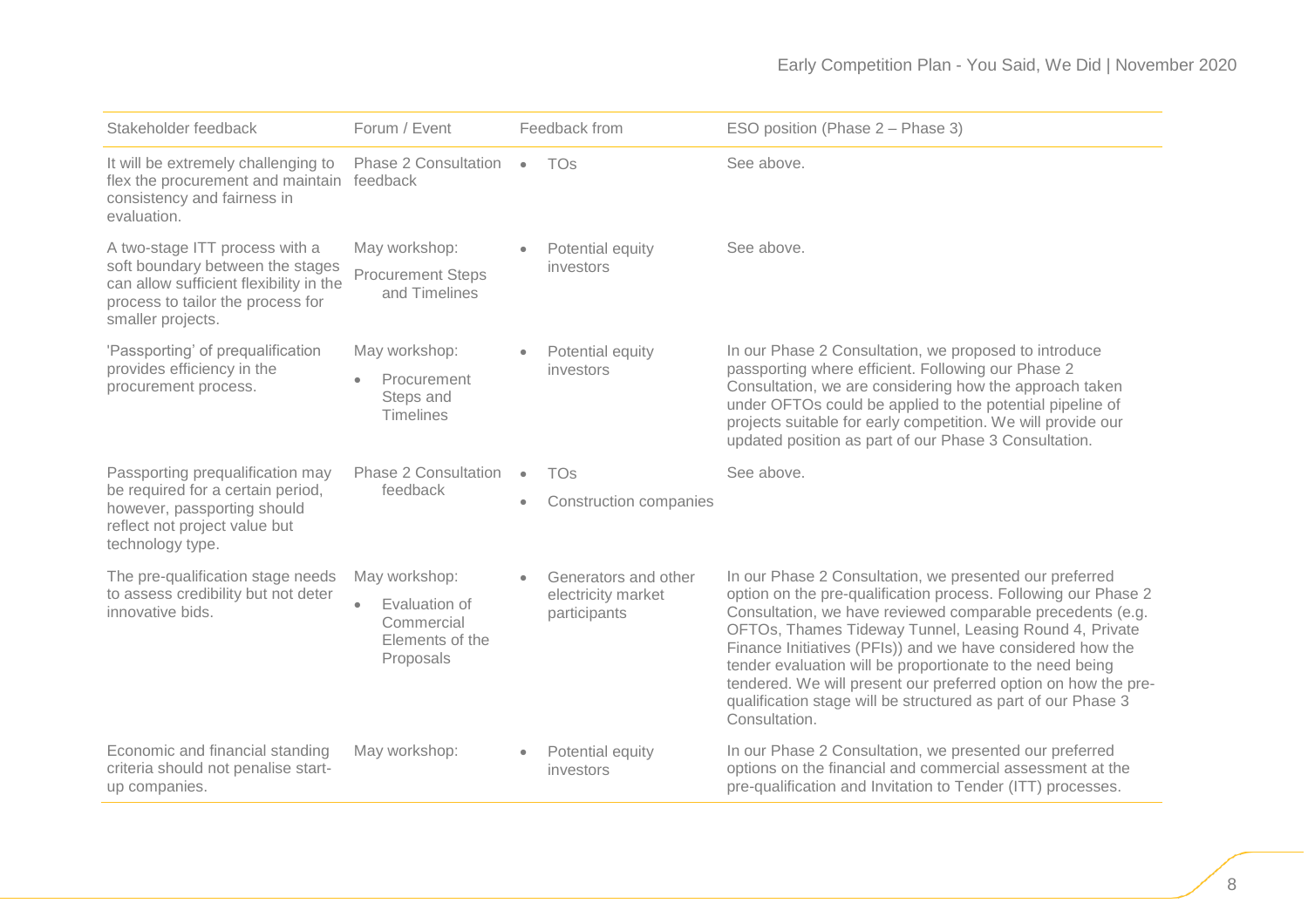| Stakeholder feedback                                                                                                                                                                            | Forum / Event                                                   |           | Feedback from                                              | ESO position (Phase 2 – Phase 3)                                                                                                                                                                                                                                                                                                                                                                                         |
|-------------------------------------------------------------------------------------------------------------------------------------------------------------------------------------------------|-----------------------------------------------------------------|-----------|------------------------------------------------------------|--------------------------------------------------------------------------------------------------------------------------------------------------------------------------------------------------------------------------------------------------------------------------------------------------------------------------------------------------------------------------------------------------------------------------|
|                                                                                                                                                                                                 | Evaluation of<br><b>Commercial Elements</b><br>of the Proposals |           |                                                            | Following our Phase 2 Consultation, we have reviewed<br>comparable precedents (e.g. OFTOs, Thames Tideway<br>Tunnel, Leasing Round 4, Private Finance Initiatives (PFIs))<br>and we have considered how the tender evaluation will be<br>proportionate to the need being tendered. We will present our<br>preferred option on how the pre-qualification stage will be<br>structured as part of our Phase 3 Consultation. |
| Further evaluation criteria                                                                                                                                                                     | Phase 2 Consultation                                            | $\bullet$ | <b>TOs</b>                                                 | See above.                                                                                                                                                                                                                                                                                                                                                                                                               |
| identified should include<br>environmental and social, bonds,<br>financial model or a Tender<br>Revenue Stream (TRS) revenue<br>model, risks, incentives,<br>assessment, consultation criteria. | feedback                                                        | $\bullet$ | Generators and other<br>electricity market<br>participants |                                                                                                                                                                                                                                                                                                                                                                                                                          |
| 'Utility Contract Regulations' might Phase 2 Consultation<br>not be suitable for the competition feedback<br>process.                                                                           |                                                                 | $\bullet$ | <b>TOs</b>                                                 | We have highlighted this issue to legal advisers, BEIS and<br>Ofgem to determine if the Utility Contract Regulations are<br>suitable or if new tender regulations are required as part of<br>CATO legislation. We will further discuss this in our Phase 3<br>Consultation.                                                                                                                                              |
| There should be an invitation for<br>Expressions of Interest (EOI) that<br>would negate the need to survey<br>the Official Journal of the<br>European Union (OJEU).                             | Phase 2 Consultation<br>feedback                                | $\bullet$ | Construction companies See above.                          |                                                                                                                                                                                                                                                                                                                                                                                                                          |
| The ITT (stage 2) assessment<br>criteria and weightings must be<br>clearly defined.                                                                                                             | Phase 2 Consultation<br>feedback                                | $\bullet$ | Generators and other<br>electricity market<br>participants | Following this feedback, we have investigated how large UK<br>utility procurement precedents have clearly defined weightings<br>and criteria. We also held a series of bilateral meetings with<br>potential bidders to further develop our criteria, and we will<br>present a more detailed approach for the tender evaluation in<br>our Phase 3 Consultation.                                                           |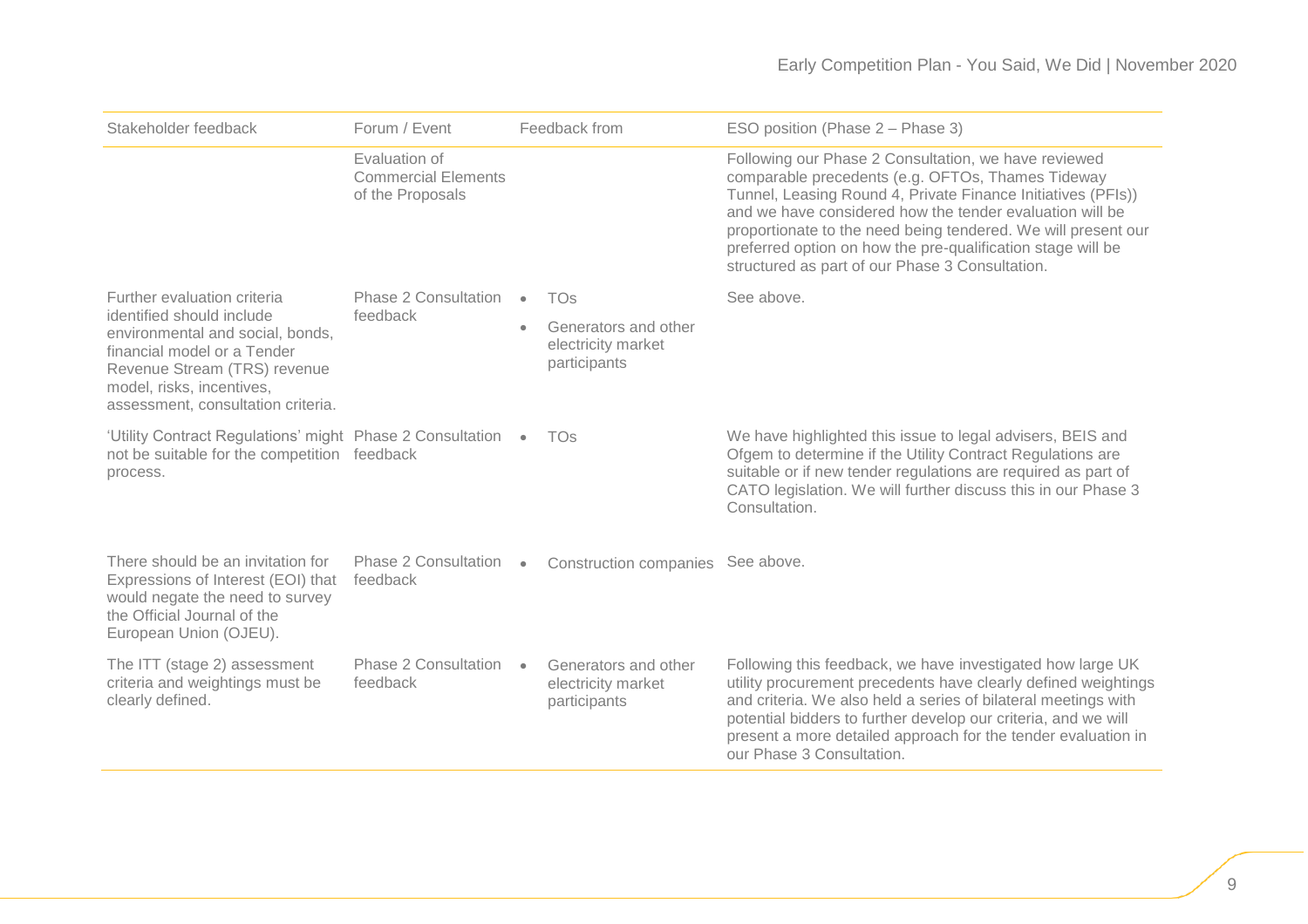| Stakeholder feedback                                                                                                                 | Forum / Event                                                                    | Feedback from                                                           | ESO position (Phase 2 – Phase 3)                                                                                                                                                                                                                                                                                                                                                                                                                                 |
|--------------------------------------------------------------------------------------------------------------------------------------|----------------------------------------------------------------------------------|-------------------------------------------------------------------------|------------------------------------------------------------------------------------------------------------------------------------------------------------------------------------------------------------------------------------------------------------------------------------------------------------------------------------------------------------------------------------------------------------------------------------------------------------------|
| Sharing of a cost benefit analysis<br>tool will be beneficial to provide<br>stakeholders some insight.                               | May workshop:<br>Provision of<br>Information to<br>Allow Proposal<br>Development | Generators and other<br>$\bullet$<br>electricity market<br>participants | We provided our view on the information we expect to be<br>shared with bidders in our Phase 2 Consultation. In<br>September, we held workshops on Information Provision, and<br>we will consider stakeholder feedback to inform our Phase 3<br>Consultation.                                                                                                                                                                                                     |
| Bidders need to provide cost<br>effective solutions and therefore it<br>is important to bring cost analysis<br>early in the process. | May workshop:<br>Procurement<br>Steps and<br><b>Timelines</b>                    | Potential equity<br>$\bullet$<br>investors                              | In our Phase 2 Consultation, we proposed that we are<br>expecting the detailed costs information will be assessed in<br>the ITT (stage 2) and bidders will be only asked to provide<br>initial designs and high-level cost estimates at ITT (stage 1).<br>We discussed our approach to bid evaluation with potential<br>bidders during bilateral meetings, and we will present a more<br>detailed approach on the tender process in our Phase 3<br>Consultation. |

### **2.2 Technical and Project Delivery Evaluation**

| Stakeholder feedback                                                                               | Forum / Event                                                               | Feedback from                              | ESO position (Phase 2 – Phase 3)                                                                                                                                                                                                                                                                                                            |
|----------------------------------------------------------------------------------------------------|-----------------------------------------------------------------------------|--------------------------------------------|---------------------------------------------------------------------------------------------------------------------------------------------------------------------------------------------------------------------------------------------------------------------------------------------------------------------------------------------|
| Feasibility study should be allowed May workshop:<br>to be done by a wide range of<br>specialists. | <b>Procurement Steps</b><br>and Timelines                                   | Potential equity<br>$\bullet$<br>investors | We did not set out a view on feasibility studies in our Phase 2<br>consultation. We are currently exploring internally how<br>feasibility studies could be undertaken with our colleagues in<br>network and NOA teams and their impact on creating a level<br>playing field. We will provide further detail in our Phase 3<br>Consultation. |
| Bidders should be prequalified<br>before they are required to<br>complete feasibility studies.     | May workshop:<br>Evaluation of<br>Technical<br>Elements of the<br>Proposals | Potential equity<br>$\bullet$<br>investors | Through workshops with stakeholders, Transmission Owners<br>and our internal planning experts we are working on specifying<br>detailed arrangements around feasibility studies which will be<br>documented in our Phase 3 Consultation.                                                                                                     |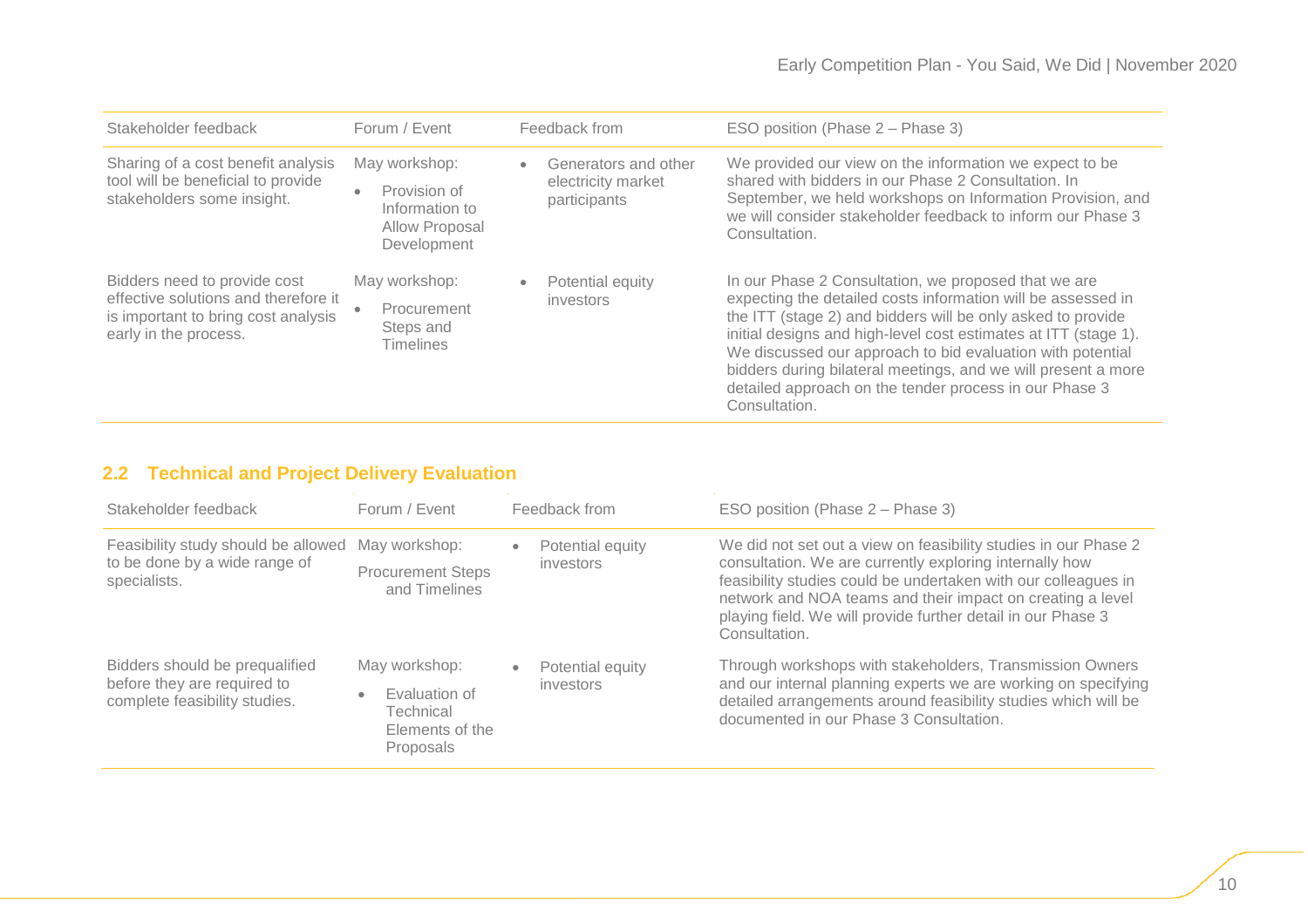| Stakeholder feedback                                                                                                                               | Forum / Event                                                                            | Feedback from                             | ESO position (Phase 2 – Phase 3)                                                                                                                                                                                                                                                                                                                                                                                                                                                                  |
|----------------------------------------------------------------------------------------------------------------------------------------------------|------------------------------------------------------------------------------------------|-------------------------------------------|---------------------------------------------------------------------------------------------------------------------------------------------------------------------------------------------------------------------------------------------------------------------------------------------------------------------------------------------------------------------------------------------------------------------------------------------------------------------------------------------------|
| Some form of technical<br>validation/feasibility study of<br>innovative solutions would be<br>helpful before tender launch for<br>smaller bidders. | May workshop:<br>Evaluation of<br>Commercial<br>Elements of the<br>Proposals             | <b>TOs</b><br>$\bullet$                   | See above.                                                                                                                                                                                                                                                                                                                                                                                                                                                                                        |
| Timing and scope of a feasibility<br>study will have a direct impact on<br>the process.                                                            | May workshop:<br>Evaluation of<br>$\bullet$<br>Technical<br>Elements of the<br>Proposals | <b>TOs</b><br>$\bullet$                   | See above.                                                                                                                                                                                                                                                                                                                                                                                                                                                                                        |
| There are some overlaps between<br>the design and engineering<br>evaluation criteria.                                                              | May workshop:<br>Evaluation of<br>$\bullet$<br>Technical<br>Elements of the<br>Proposals | Non-regulated utility<br>company          | In our Phase 2 Consultation, we proposed high-level criteria.<br>We discussed this internally with network planning colleagues<br>and externally with potential bidders through a series of<br>bilateral discussions following our Phase 2 Consultation. We<br>also considered relevant precedents (e.g. OFTOs, Thames<br>Tideway Tunnel, Leasing Round 4, PFI) and will present more<br>details in our Phase 3 Consultation.                                                                     |
| The key criteria that should be<br>assessed is whether the solution<br>meets the output required.                                                  | May workshop:<br>Evaluation of<br>$\bullet$<br>Technical<br>Elements of the<br>Proposals | <b>TOs</b>                                | See above.                                                                                                                                                                                                                                                                                                                                                                                                                                                                                        |
| The criteria should balance<br>between innovation and reliability<br>of designs.                                                                   | May workshop:<br>Evaluation of<br>$\bullet$<br>Technical<br>Elements of the<br>Proposals | Potential equity<br>$\bullet$<br>investor | In our Phase 2 Consultation, we have proposed a two stage<br>ITT, which we expect to encourage bidders to submit a wide<br>array of innovative solutions in addition to detailed cost<br>information and plans for delivery of the proposed solutions.<br>Following our Phase 2 Consultation, discussion with internal<br>and external stakeholders and consideration of relevant<br>precedents (e.g. OFTOs, Thames Tideway Tunnel, Leasing<br>Round 4, PFI) we are developing more detail on the |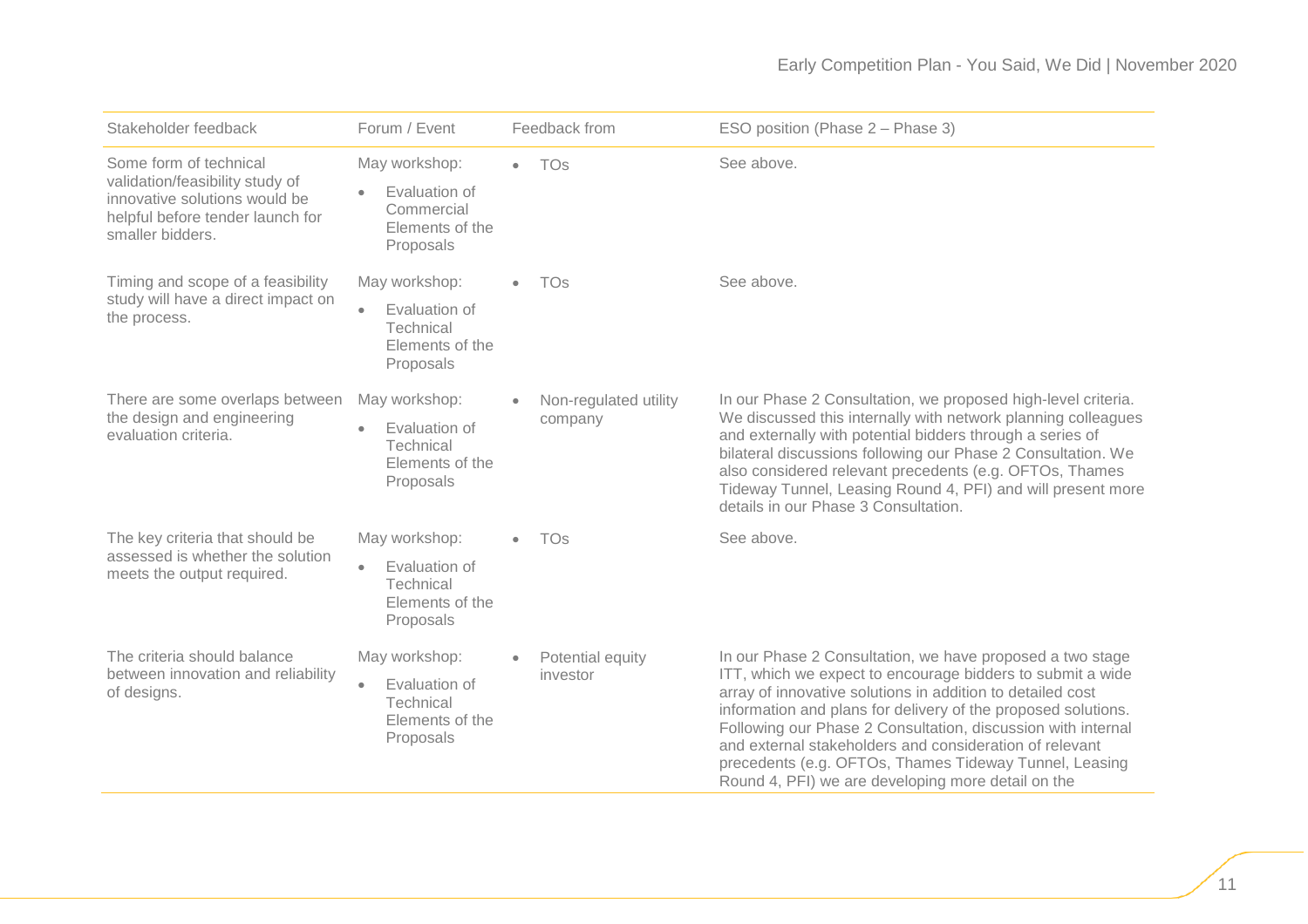| Stakeholder feedback                                                                                                                                                        | Forum / Event                                                                             | Feedback from                                   | ESO position (Phase 2 - Phase 3)                                                                                                                                                                                                                                                                                                                                                                                                                                                                                                                                                                                                           |
|-----------------------------------------------------------------------------------------------------------------------------------------------------------------------------|-------------------------------------------------------------------------------------------|-------------------------------------------------|--------------------------------------------------------------------------------------------------------------------------------------------------------------------------------------------------------------------------------------------------------------------------------------------------------------------------------------------------------------------------------------------------------------------------------------------------------------------------------------------------------------------------------------------------------------------------------------------------------------------------------------------|
|                                                                                                                                                                             |                                                                                           |                                                 | assessment criteria and will present this in our Phase 3<br>Consultation.                                                                                                                                                                                                                                                                                                                                                                                                                                                                                                                                                                  |
| Qualitative and quantitative<br>assessment may need to be<br>separated to allow designs to be<br>assessed.                                                                  | May workshop:<br>Evaluation of<br>$\bullet$<br>Commercial<br>Elements of the<br>Proposals | Non-regulated utility<br>$\bullet$<br>companies | In our Phase 2 Consultation, we have proposed a two stage<br>ITT, where ITT (phase 1) will focus on initial designs while ITT<br>(phase 2) will focus on more detailed cost information and<br>plans for the delivery of the solution. Following our Phase 2<br>Consultation, we discussed this internally with network<br>planning colleagues and externally with potential bidders<br>through a series of bilateral discussions. We also considered<br>relevant precedents (e.g. OFTOs, Thames Tideway Tunnel,<br>Leasing Round 4, PFI) and will present more details on our<br>proposed evaluation process in our Phase 3 Consultation. |
| Project delivery capability should<br>be added to technical and<br>commercial tests.                                                                                        | May workshop:<br>Evaluation of<br>$\bullet$<br>Commercial<br>Elements of the<br>Proposals | Potential equity<br>investors                   | In our Phase 2 Consultation, we set out how the projects<br>delivery capability will be assessed. Following our Phase 2<br>Consultation, we have investigated how large UK utility<br>procurement precedents have clearly defined weightings and<br>criteria. We also held a series of bilateral meetings with<br>potential bidders to further develop our criteria, and we will<br>present a more detailed approach for the tender evaluation in<br>our Phase 3 Consultation.                                                                                                                                                             |
| TO's network proposal should be<br>set as the counterfactual solution<br>against which all market bids are<br>measured.                                                     | Phase 2<br>Consultation<br>feedback                                                       | <b>TOs</b><br>$\bullet$                         | Following our Phase 2 Consultation, we held a series of<br>workshops with TOs to explore the role of TO as a bidder as<br>well as what could be the potential conflicts of interest and<br>mitigations. We also considered the suggested approach<br>against our Phase 2 preferred option, and we will present our<br>updated view in our Phase 3 Consultation.                                                                                                                                                                                                                                                                            |
| The ESO's proposals in relation to<br>early competition should closely<br>align with Ofgem's proposals (a<br>suite of three Large Project<br>Delivery mechanisms) following | Phase 2<br>Consultation<br>feedback                                                       | TOs<br>$\bullet$                                | Currently, we are considering the interactions between early<br>competition and Ofgem's project delivery mechanisms.                                                                                                                                                                                                                                                                                                                                                                                                                                                                                                                       |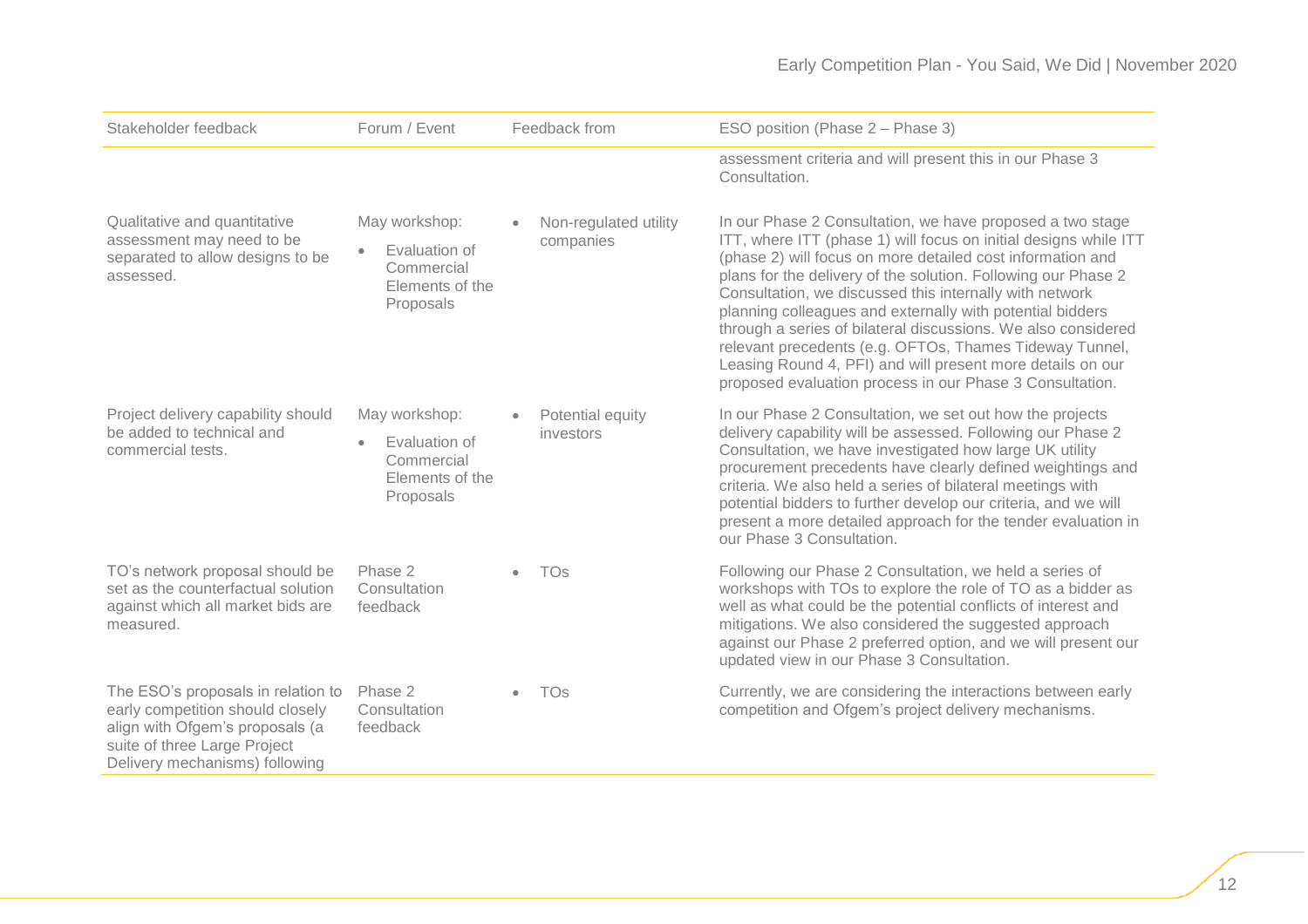| Stakeholder feedback                                                | Forum / Event                       | Feedback from | ESO position (Phase 2 – Phase 3)                                                                                                                                                                                    |
|---------------------------------------------------------------------|-------------------------------------|---------------|---------------------------------------------------------------------------------------------------------------------------------------------------------------------------------------------------------------------|
| the publication of Final<br>Determinations for RIIO-2.              |                                     |               |                                                                                                                                                                                                                     |
| Maintenance proposals should be<br>part of the delivery assessment. | Phase 2<br>Consultation<br>feedback | TOs           | We agree with stakeholder feedback, and we noted in our<br>Phase 2 Consultation that maintenance capex will be included<br>as part of the ITT stage 2 assessment, and we consider this to<br>be our final position. |

### **2.3 Information Provision**

| Stakeholder feedback                                                                                              | Forum / Event                                                                    | Feedback from                                                                                                                       | ESO position (Phase 2 – Phase 3)                                                                                                                                                                                                                                                                                                                                                                                               |
|-------------------------------------------------------------------------------------------------------------------|----------------------------------------------------------------------------------|-------------------------------------------------------------------------------------------------------------------------------------|--------------------------------------------------------------------------------------------------------------------------------------------------------------------------------------------------------------------------------------------------------------------------------------------------------------------------------------------------------------------------------------------------------------------------------|
| The ESO should share as much<br>information and as early as<br>possible at the start of the tender.               | May workshop:<br>Provision of<br>Information to<br>Allow Proposal<br>Development | Potential equity<br>$\bullet$<br><i>investors</i>                                                                                   | In our Phase 2 Consultation, we set out our position on<br>information provision, including what information we expect to<br>be shared with bidders. We ran two workshops on Information<br>Provision in September and held internal sessions with<br>technical experts on data and confidentiality requirements. We<br>will provide our updated position on the information provision<br>as part of our Phase 3 Consultation. |
| Exploring the need at a very early<br>stage should not require a<br>substantive amount of investment<br>and time. | May workshop:<br>Provision of<br>Information to<br>Allow Proposal<br>Development | Generators and other<br>$\bullet$<br>electricity market<br>participants                                                             | See above.                                                                                                                                                                                                                                                                                                                                                                                                                     |
| More detailed technical<br>information will be required at the<br>point of detailed design.                       | May workshop:<br>Provision of<br>Information to<br>Allow Proposal<br>Development | Potential equity<br>$\bullet$<br>investors<br>Generators and other<br>$\qquad \qquad \bullet$<br>electricity market<br>participants | See above.                                                                                                                                                                                                                                                                                                                                                                                                                     |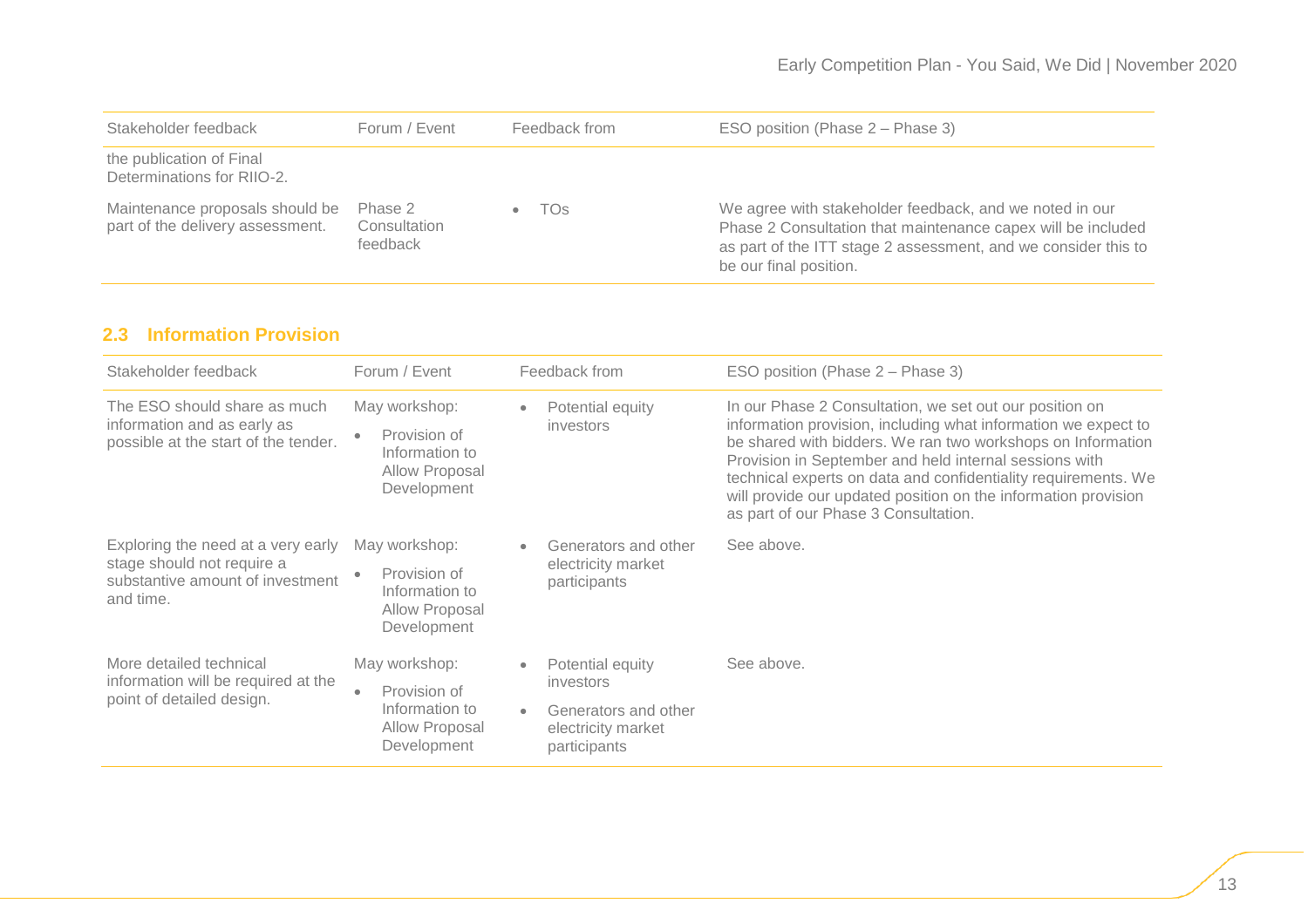| Stakeholder feedback                                                                                                                                                                                          | Forum / Event                                               |           | Feedback from                                              | ESO position (Phase 2 - Phase 3)                                                                                                                                                                                                                                                                                                                                                                                                                                                                                                                |
|---------------------------------------------------------------------------------------------------------------------------------------------------------------------------------------------------------------|-------------------------------------------------------------|-----------|------------------------------------------------------------|-------------------------------------------------------------------------------------------------------------------------------------------------------------------------------------------------------------------------------------------------------------------------------------------------------------------------------------------------------------------------------------------------------------------------------------------------------------------------------------------------------------------------------------------------|
| The scale of the project may                                                                                                                                                                                  | May workshop:                                               | $\bullet$ | TOs                                                        | See above.                                                                                                                                                                                                                                                                                                                                                                                                                                                                                                                                      |
| require different interactions with<br>the network and different<br>information required from the<br>bidders.                                                                                                 | Evaluation of<br>Commercial<br>Elements of the<br>Proposals |           |                                                            |                                                                                                                                                                                                                                                                                                                                                                                                                                                                                                                                                 |
| There is a need to protect<br>intellectual property and the use of feedback<br>an incentive mechanism for<br>market participants' engagement<br>costs.                                                        | <b>Phase 2 Consultation</b>                                 | $\bullet$ | Potential equity<br>investors                              | Following our Phase 2 Consultation, we held two workshops<br>on Information Provision in September and held internal<br>meetings with technical experts on data and confidentiality<br>requirements. We will consider this feedback and provide our<br>updated position on the information provision as part of our<br>Phase 3 Consultation.                                                                                                                                                                                                    |
| The ESO should be responsible<br>for all the information and tools<br>required to identify a network<br>constraint and run a tender<br>process.                                                               | <b>Phase 2 Consultation</b><br>feedback                     | $\bullet$ | Generators and other<br>electricity market<br>participants | In our Phase 2 Consultation, we listed information that we<br>expect to be shared with bidders during the tender process.<br>We expect a procuring body will be responsible for the tools<br>and information required to run a tender process. Following<br>the Phase 2 Consultation we held workshops on Information<br>Provision to further develop our view on this, which we will<br>present as part of our Phase 3 Consultation.                                                                                                           |
| Concerns regarding the Electricity<br>Ten Year Statement (ETYS)<br>models' sensitive information can<br>easily be solved by signing a non-<br>disclosure agreement that is then<br>superseded by any licence. | Phase 2 Consultation<br>feedback                            | $\bullet$ | <b>Construction companies</b>                              | We noted in our Phase 2 Consultation, our preferred option<br>will be to only supply the ETYS models to bidders who are not<br>licensed and/or signed up to the STC, once the bidder has<br>signed an appropriate Non-Disclosure Agreement. We ran two<br>workshops on Information Provision following our Phase 2<br>Consultation, we also held internal sessions with technical<br>experts on data and confidentiality requirements, and we will<br>provide our position on the information provision as part of our<br>Phase 3 Consultation. |
| The ESO should consider how the Phase 2 Consultation<br>data provided by bidders will be<br>assured, quality controlled, and<br>what course of action will be taken<br>against parties liable and what        | feedback                                                    | $\bullet$ | <b>TOs</b>                                                 | We are interpreting this feedback as referring to the<br>information provision at the bid evaluation stage, and we<br>expect that the information provided by the bidders will be<br>assessed as part of the bid evaluation process. We will                                                                                                                                                                                                                                                                                                    |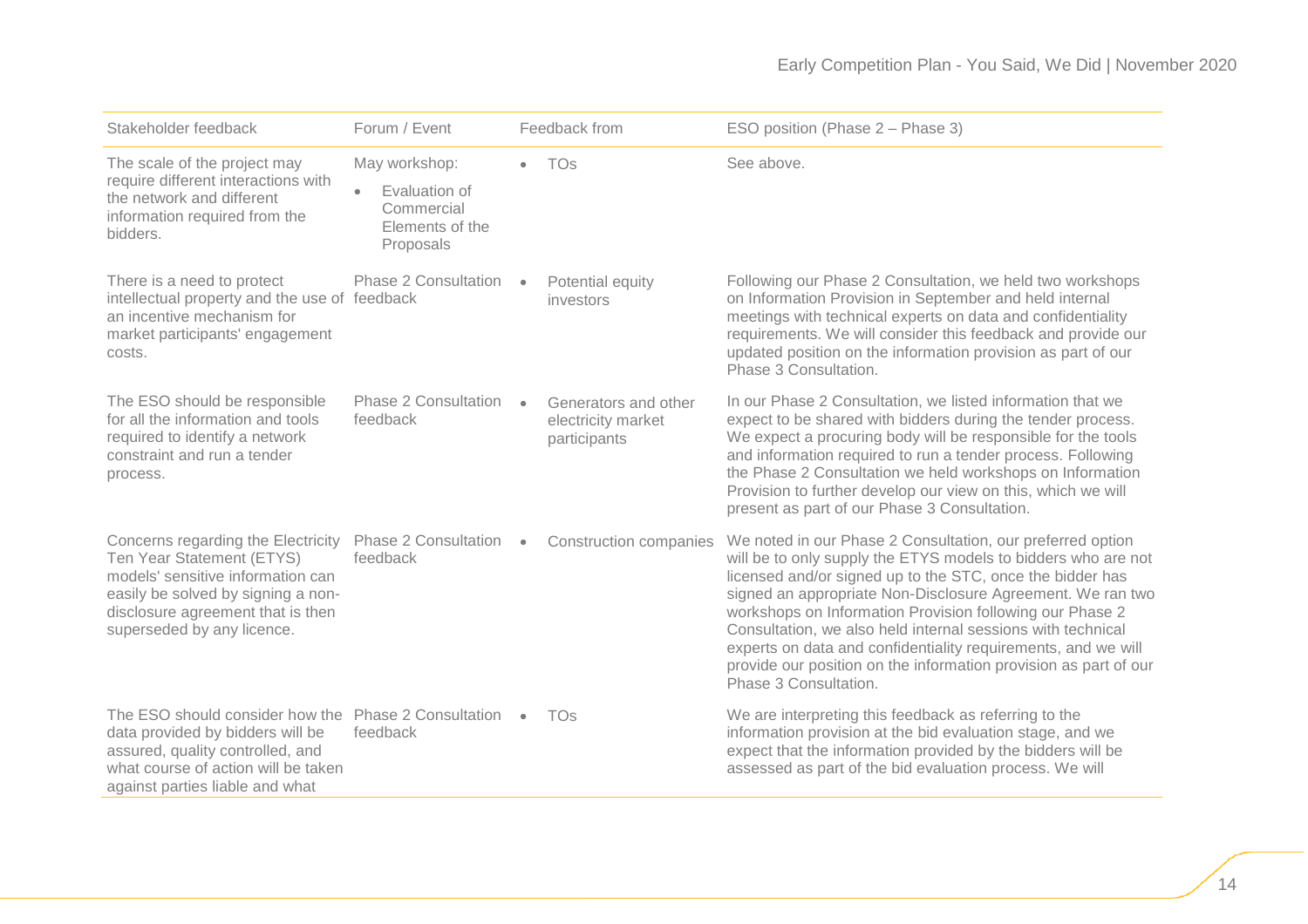| Stakeholder feedback                                                                                                                                        | Forum / Event                           |           | Feedback from                 | ESO position (Phase 2 – Phase 3)                                                                                                                                                                                                                                                                                                                                                                                           |
|-------------------------------------------------------------------------------------------------------------------------------------------------------------|-----------------------------------------|-----------|-------------------------------|----------------------------------------------------------------------------------------------------------------------------------------------------------------------------------------------------------------------------------------------------------------------------------------------------------------------------------------------------------------------------------------------------------------------------|
| action will be taken to protect the<br>parties affected.                                                                                                    |                                         |           |                               | provide more details on this process in our Phase 3<br>Consultation.                                                                                                                                                                                                                                                                                                                                                       |
| Whether the information is<br>adequate or not will depend on<br>the evaluation process, bidders'<br>access to data and the nature of<br>reinforcement work. | Phase 2 Consultation<br>feedback        | $\bullet$ | Potential equity<br>investors | We have discussed bid evaluation and information access<br>internally with our data, network and planning colleagues, in<br>bilateral conversations with potential bidders, we also<br>considered relevant UK precedents (e.g. PFI). We will provide<br>more details on the evaluation process and information<br>provision in our Phase 3 Consultation.                                                                   |
| Data exchange obligations need<br>to be clearly defined for all parties<br>considering the different codes<br>under which each would operate.               | Phase 2 Consultation<br>feedback        | $\bullet$ | Potential equity<br>investors | We are undertaking a detailed review of code impacts as well<br>as discussing this with relevant code bodies (TCMF, GCRP,<br>STC <sup>2</sup> ). Following our Phase 2 Consultation we also held<br>workshops on Heads of Terms and Industry Code Impacts,<br>based on which we will provide an updated view in our Phase<br>3 Consultation.                                                                               |
| Provision of information should be<br>codified and the ESO should<br>make study datasets available in a<br>recognised format.                               | Phase 2 Consultation<br>feedback        |           | Potential equity<br>investors | Following this feedback, we held workshops on Information<br>Provision and we are currently in the process of identifying<br>what information bidders will require to develop bids and what<br>should be the arrangements to share this information with<br>bidders. We will take stakeholder feedback into consideration<br>and provide our position on the information provision as part of<br>our Phase 3 Consultation. |
| Some commercially sensitive data<br>may be required to be published<br>on anonymised basis with all<br>parties.                                             | <b>Phase 2 Consultation</b><br>feedback | $\bullet$ | Potential equity<br>investors | See above.                                                                                                                                                                                                                                                                                                                                                                                                                 |
| Some User data in the ETYS is<br>not easily protected. The ESO<br>should provide further detail on                                                          | Phase 2 Consultation<br>feedback        | $\bullet$ | <b>TOs</b>                    | See above.                                                                                                                                                                                                                                                                                                                                                                                                                 |

-

<sup>2</sup> Transmission Charging Methodologies Forum (TCMF); Grid Code Review Panel (GCRP); System Operator – Transmission Owner Code (STC)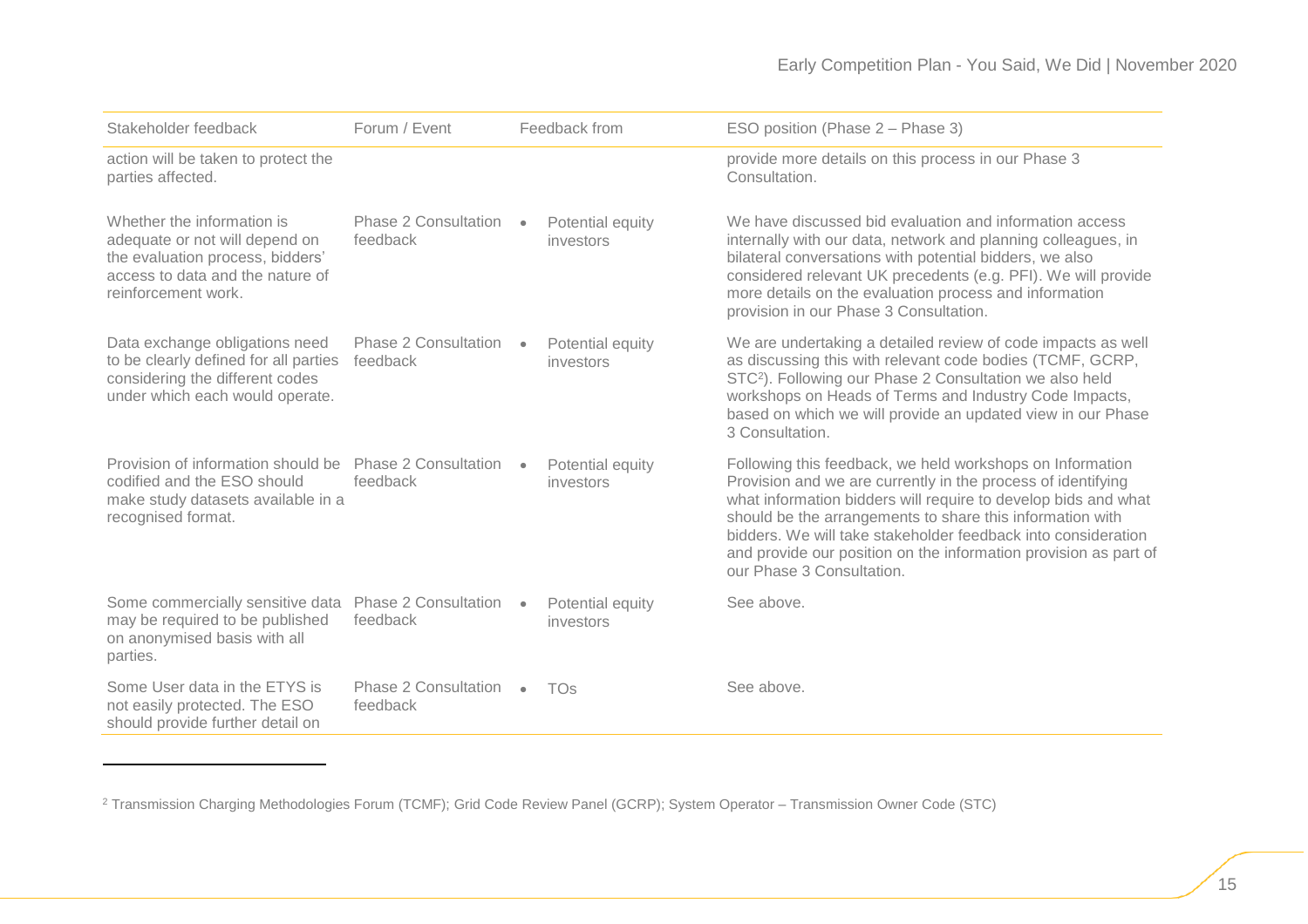| Stakeholder feedback                             | Forum / Event | Feedback from | ESO position (Phase 2 – Phase 3) |
|--------------------------------------------------|---------------|---------------|----------------------------------|
| whether important information will<br>be shared. |               |               |                                  |
|                                                  |               |               |                                  |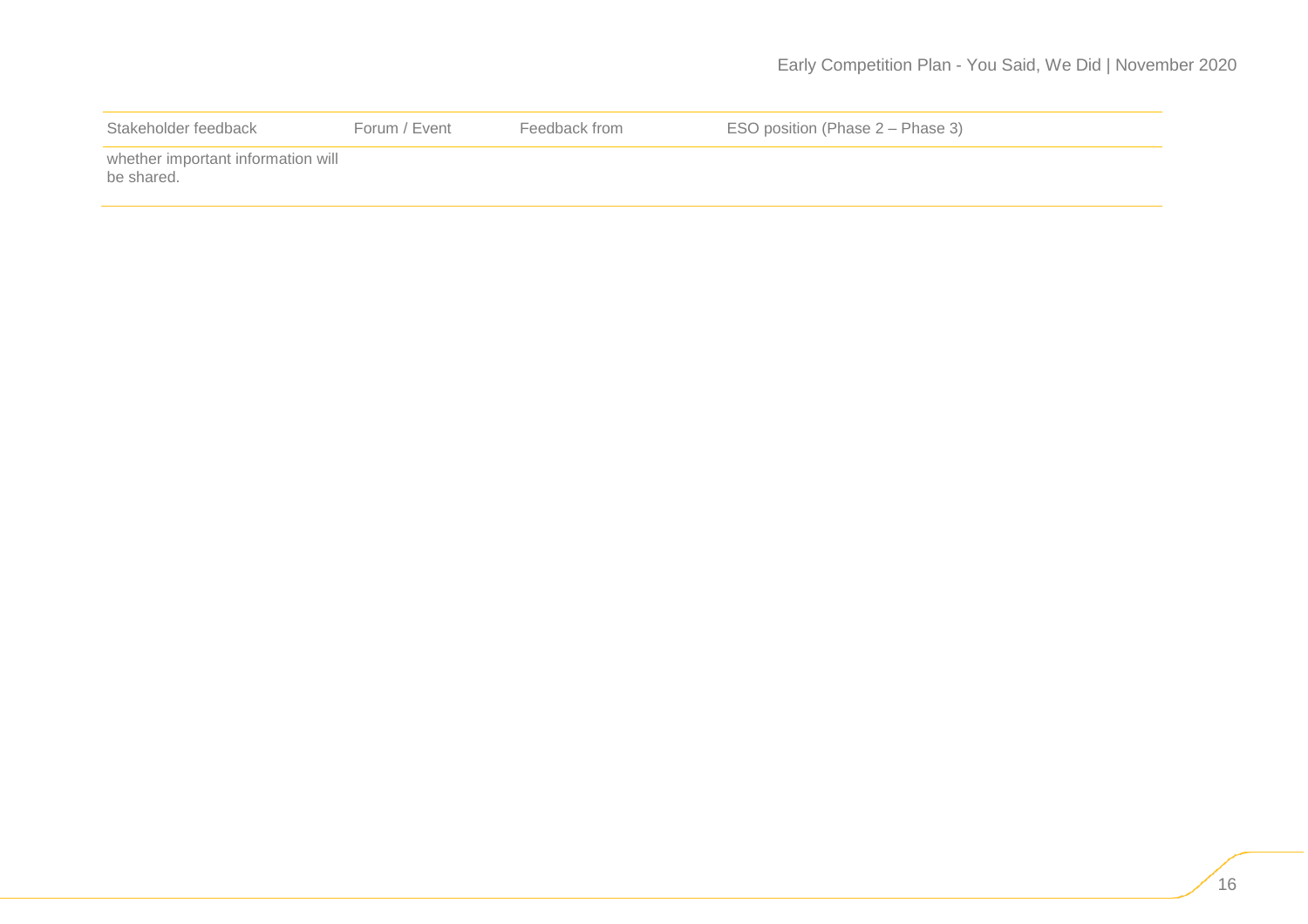# <span id="page-17-0"></span>**3 Commercial Model**

The table below presents stakeholder engagement on the Commercial Model issues and how we are using it to inform and shape our proposals. We have grouped the feedback by key subject areas.

#### **3.1 Commercial Model**

| Stakeholder feedback                                                                                                                                                                        | Forum / Event                                                                             | Feedback from                              | ESO position (Phase 2 – Phase 3)                                                                                                                                                                                                                                                                                                                                                                                                                                                                 |
|---------------------------------------------------------------------------------------------------------------------------------------------------------------------------------------------|-------------------------------------------------------------------------------------------|--------------------------------------------|--------------------------------------------------------------------------------------------------------------------------------------------------------------------------------------------------------------------------------------------------------------------------------------------------------------------------------------------------------------------------------------------------------------------------------------------------------------------------------------------------|
| Financial investors' engagement at May workshop:<br>an early stage will be challenging<br>and there may be low interest in<br>the market if investors will be<br>asked to hold their terms. | Procurement<br>Steps and<br><b>Timelines</b>                                              | Potential equity<br>$\bullet$<br>investors | In our Phase 2 Consultation we set out our preferred option on<br>which costs should be fixed at bid stage. We are currently<br>reviewing stakeholder feedback on the funding and revenue<br>arrangements from our Phase 2 Consultation, as well as<br>discussing our commercial model with Ofgem, and we will<br>present a more detailed proposal as part of our Phase 3<br>Consultation.                                                                                                       |
| A licence should be in line with the<br>existing TOs situation for network<br>solutions, but contracts may be<br>needed for non-network solutions.                                          | May workshop:<br><b>What Winners</b><br>$\bullet$<br>Win and How<br>Risk is<br>Allocated? | <b>TOs</b>                                 | In our Phase 2 Consultation, we noted that further<br>consideration may be required where non-network solutions<br>are being delivered by non-licensees under a commercial<br>contract. Following our Phase 2 Consultation, we held<br>workshops on Heads of Terms and Industry Code Impacts.<br>Based on stakeholder feedback we are currently assessing<br>the licence and contract arrangements applicable for early<br>competition and will present our view in our Phase 3<br>Consultation. |
| The duration should be set to a<br>term that is most financially<br>efficient if the aim is to get the<br>lowest financing cost.                                                            | May workshop:<br><b>What Winners</b><br>$\bullet$<br>Win and How<br>Risk is<br>Allocated? | Potential equity<br>investors              | In our Phase 2 Consultation, we set out options for the length<br>of the revenue period and we identified our preferred option.<br>We are currently reviewing stakeholder feedback as well as<br>discussing our commercial model with Ofgem to determine the<br>appropriate revenue period, and we will provide more detail in<br>our Phase 3 Consultation.                                                                                                                                      |
| Duration beyond 20 years may be<br>challenging for banks, 25 years<br>may be achievable for bonds and                                                                                       | May workshop:<br><b>What Winners</b><br>$\bullet$<br>Win and How                          | Potential equity<br>investors              | See above.                                                                                                                                                                                                                                                                                                                                                                                                                                                                                       |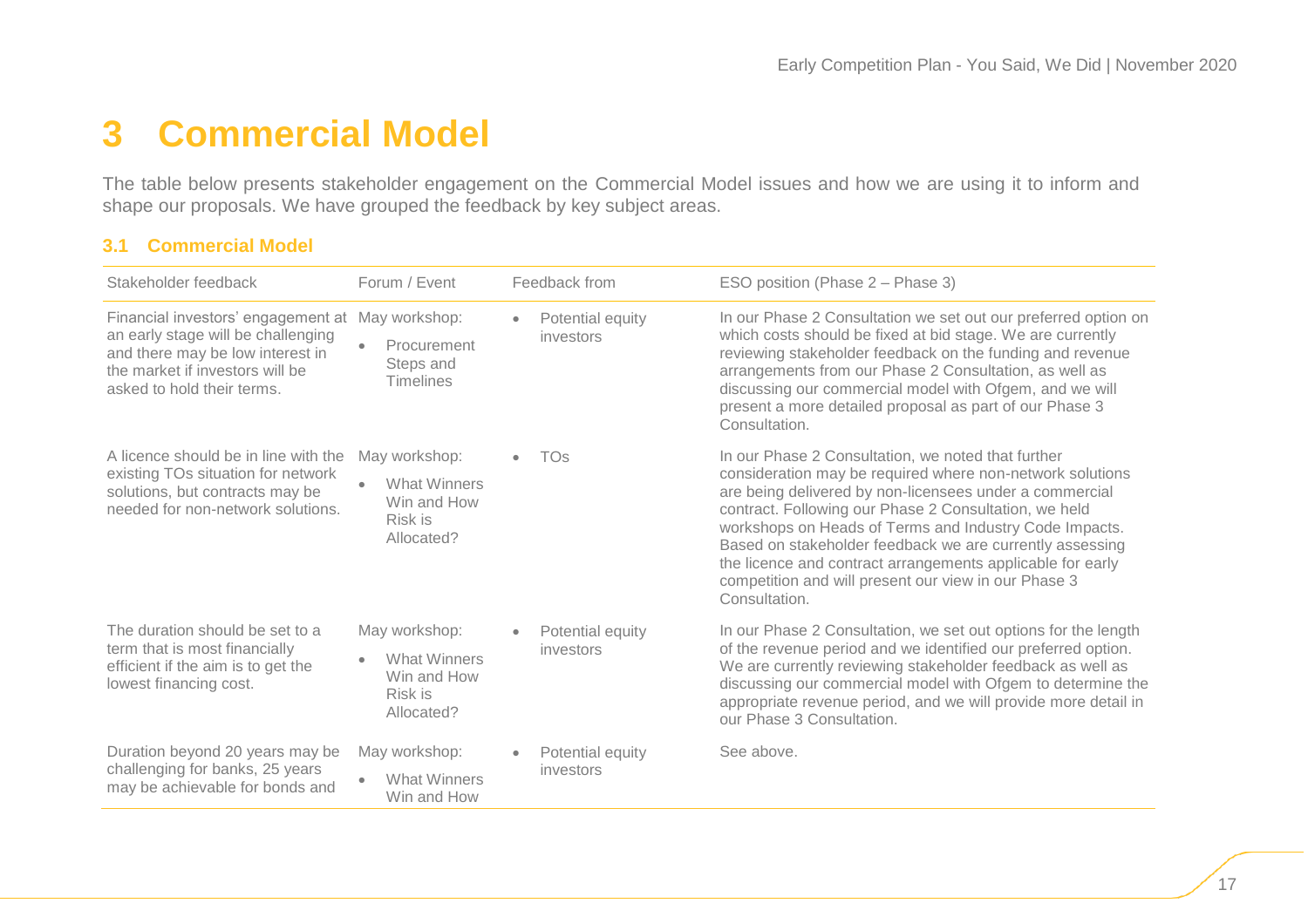| Stakeholder feedback                                                                                                                                                            | Forum / Event                                                                      | Feedback from                                                           | ESO position (Phase 2 – Phase 3)                                                                                                                                                                                       |
|---------------------------------------------------------------------------------------------------------------------------------------------------------------------------------|------------------------------------------------------------------------------------|-------------------------------------------------------------------------|------------------------------------------------------------------------------------------------------------------------------------------------------------------------------------------------------------------------|
| longer-term arrangements may be<br>achievable via institutional<br>investors.                                                                                                   | Risk is<br>Allocated?                                                              |                                                                         |                                                                                                                                                                                                                        |
| The revenue period is not related<br>to the length of network need. This<br>could limit the introduction of new<br>technology on the network and<br>reduce value for consumers. | Phase 2<br>Consultation<br>feedback                                                | Generators and other<br>$\bullet$<br>electricity market<br>participants | See above.                                                                                                                                                                                                             |
| If an asset has a longer life than<br>the licence/contract, then it is most<br>likely that bidders will look to<br>recover all their costs in the<br>licence/contract period.   | May workshop:<br>What Winners<br>$\bullet$<br>Win and How<br>Risk is<br>Allocated? | Potential equity<br>$\bullet$<br>investors                              | Following this feedback, we held discussions with Ofgem on<br>the commercial model and we will present our preferred view<br>on mechanisms to extend the licence/contract arrangements<br>in our Phase 3 Consultation. |
| Extending contracts should be<br>considered if the asset is longer<br>than the contract life.                                                                                   | Phase 2<br>Consultation<br>feedback                                                | Potential equity<br>$\bullet$<br>investors                              | See above.                                                                                                                                                                                                             |
| There should be a mechanism to                                                                                                                                                  | Phase 2                                                                            | <b>TOs</b><br>$\bullet$                                                 | See above.                                                                                                                                                                                                             |
| extend the licence/contract.                                                                                                                                                    | Consultation<br>$\bullet$<br>feedback                                              | Construction companies                                                  |                                                                                                                                                                                                                        |
|                                                                                                                                                                                 |                                                                                    | Potential equity<br>$\bullet$<br>investors                              |                                                                                                                                                                                                                        |

### **3.2 Revenues**

| Stakeholder feedback                                                                    | Forum / Event                                | Feedback from                 | ESO position (Phase 2 – Phase 3)                                                                                                                                                                                                          |
|-----------------------------------------------------------------------------------------|----------------------------------------------|-------------------------------|-------------------------------------------------------------------------------------------------------------------------------------------------------------------------------------------------------------------------------------------|
| A tender revenue stream (TRS)<br>model is a simpler and more<br>flexible revenue model. | May workshop:<br>What Winners<br>Win and How | Potential equity<br>investors | In our Phase 2 Consultation, our preferred option was the<br>Tender Revenue Stream (TRS) model. We are currently<br>reviewing the arrangements under the Regulated Asset Base<br>(RAB) and TRS models, and we will confirm which model is |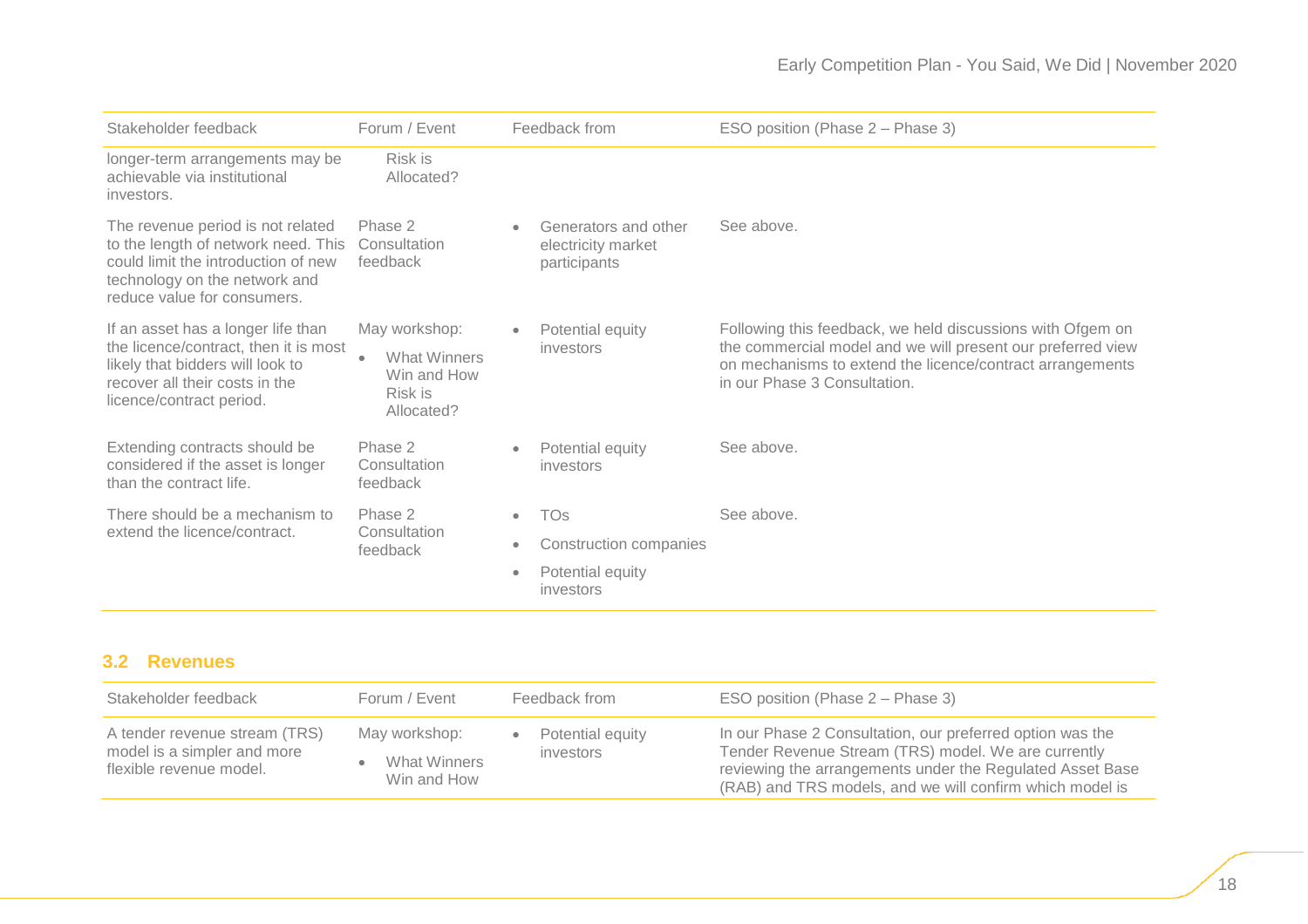| Stakeholder feedback                                                                                                                                                            | Forum / Event                                                                | Feedback from                 | ESO position (Phase 2 – Phase 3)                                                                                                                                                                                                                                                                                                                                                                                                               |
|---------------------------------------------------------------------------------------------------------------------------------------------------------------------------------|------------------------------------------------------------------------------|-------------------------------|------------------------------------------------------------------------------------------------------------------------------------------------------------------------------------------------------------------------------------------------------------------------------------------------------------------------------------------------------------------------------------------------------------------------------------------------|
|                                                                                                                                                                                 | Risk is<br>Allocated?                                                        |                               | most applicable for early competition and set out more details<br>on the revenue arrangements and our reasoning for our<br>choice as part of our Phase 3 Consultation.                                                                                                                                                                                                                                                                         |
| TRS model may be more<br>appropriate for a single/discreet                                                                                                                      | May workshop:                                                                | Potential equity<br>investors | See above.                                                                                                                                                                                                                                                                                                                                                                                                                                     |
| asset or solution, rather than a<br>portfolio of assets.                                                                                                                        | <b>What Winners</b><br>$\bullet$<br>Win and How<br>Risk is<br>Allocated?     |                               |                                                                                                                                                                                                                                                                                                                                                                                                                                                |
| There is no robust justification as<br>to why the TRS type revenue<br>model is the appropriate approach<br>for early competition.                                               | Phase 2<br>Consultation<br>feedback                                          | <b>TOs</b>                    | See above.                                                                                                                                                                                                                                                                                                                                                                                                                                     |
| Revenue model should provide<br>cost certainty and protect against<br>volatility and be clear enough for<br>bidders to assess costs and<br>anticipated rates of return.         | Phase 2<br>Consultation<br>feedback                                          | <b>TOs</b>                    | See above.                                                                                                                                                                                                                                                                                                                                                                                                                                     |
| All bidders, including those with an<br>existing regulated asset base<br>(RAB), should get the same<br>revenue model for any successful<br>bid to ensure a level playing field. | May workshop:<br><b>What Winners</b><br>Win and How<br>Risk is<br>Allocated? | Potential equity<br>investors | In our Phase 2 Consultation, we noted the importance of level<br>playing field for all bidders. We expect that one approach to<br>the revenue stream will be developed and applicable to all<br>bidders. Following our Phase 2 Consultation, we are reviewing<br>stakeholder feedback and discussing potential commercial<br>model arrangements with Ofgem. We will include more details<br>on the revenue stream in our Phase 3 Consultation. |
| Revenue stream needs to have in-                                                                                                                                                | May workshop:                                                                | <b>TOs</b>                    | See above.                                                                                                                                                                                                                                                                                                                                                                                                                                     |
| built flexibilities comparable to the<br>TOs' regulatory models to ensure<br>a level playing field                                                                              | Procurement<br>Steps and<br><b>Timelines</b>                                 |                               |                                                                                                                                                                                                                                                                                                                                                                                                                                                |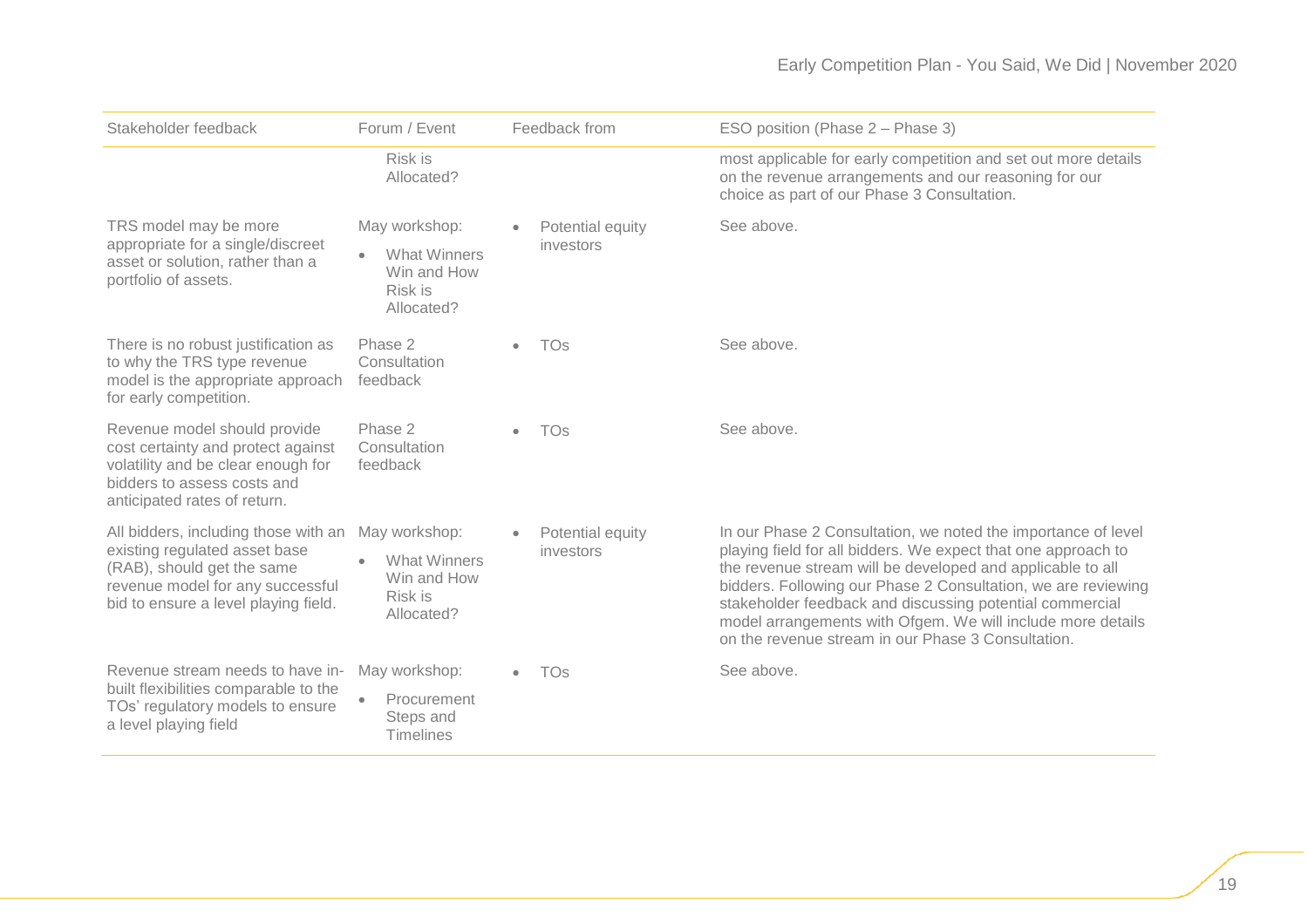| Stakeholder feedback                                                                                                                | Forum / Event                                                                             | Feedback from                                                                                                          | ESO position (Phase 2 – Phase 3)                                                                                                                                                                                                                                                                                                                                                                                                                                                                   |
|-------------------------------------------------------------------------------------------------------------------------------------|-------------------------------------------------------------------------------------------|------------------------------------------------------------------------------------------------------------------------|----------------------------------------------------------------------------------------------------------------------------------------------------------------------------------------------------------------------------------------------------------------------------------------------------------------------------------------------------------------------------------------------------------------------------------------------------------------------------------------------------|
| Regular, milestone-based<br>payments during preliminary works<br>would help keep costs down.                                        | May workshop:<br>Preliminary<br>$\bullet$<br>Works<br>Phase 2<br>Consultation<br>feedback | Potential equity<br>investors<br><b>TOs</b><br>$\bullet$<br>Generators and other<br>electricity market<br>participants | We expect that milestone-based payments may be applied to<br>the preliminary works. As considered in our Phase 2<br>Consultation, one option would be to pay a fixed value or<br>proportion set by the procurement body as part of the tender<br>process. Following our Phase 2 Consultation feedback, we<br>held discussions with Ofgem on options for the commercial<br>model. We will further develop the payment arrangements and<br>present a more detailed view in our Phase 3 Consultation. |
| A combination of fixed and flexible<br>payments with a milestone<br>mechanism could be beneficial to<br>a wider range of solutions. | Phase 2<br>Consultation<br>feedback                                                       | Potential equity<br>investors                                                                                          | See above.                                                                                                                                                                                                                                                                                                                                                                                                                                                                                         |
| Starting revenues at operation<br>would strongly incentivise timely<br>completion.                                                  | May workshop:<br>Construction<br>$\bullet$<br>Works and<br>Commissioning                  | Potential equity<br>investors                                                                                          | In our Phase 2 Consultation, we noted that TRS commencing<br>upon commissioning of the works and the solution becoming<br>operational is our preferred option. Following our Phase 2<br>Consultation feedback, we discussed options on the<br>commercial model with Ofgem. We will present the most<br>appropriate timing to start the revenue period in our Phase 3<br>Consultation.                                                                                                              |
| It may be appropriate to make<br>some payments during<br>construction.                                                              | May workshop:<br>Construction<br>$\bullet$<br>Works and<br>Commissioning                  | Potential equity<br>investors                                                                                          | In our Phase 2 Consultation, we generally do not believe that<br>payments throughout the solution delivery/construction period<br>are necessary. We are keeping this under review as we<br>consider wider stakeholder feedback on the commercial model<br>and will present the most appropriate timing to start the<br>revenue period in our Phase 3 Consultation.                                                                                                                                 |
| For non-network solutions, the<br>bidders should be able to<br>participate in other revenue<br>streams.                             | Phase 2<br>Consultation<br>feedback                                                       | <b>Construction companies</b><br>Generators and other<br>$\bullet$<br>electricity market<br>participants               | Following stakeholder feedback, we have held discussions<br>with internally with our ESO colleagues to assess in which<br>circumstances this scenario would be applicable to early<br>competition, and we are planning to present our view on this<br>issue in our Phase 3 Consultation.                                                                                                                                                                                                           |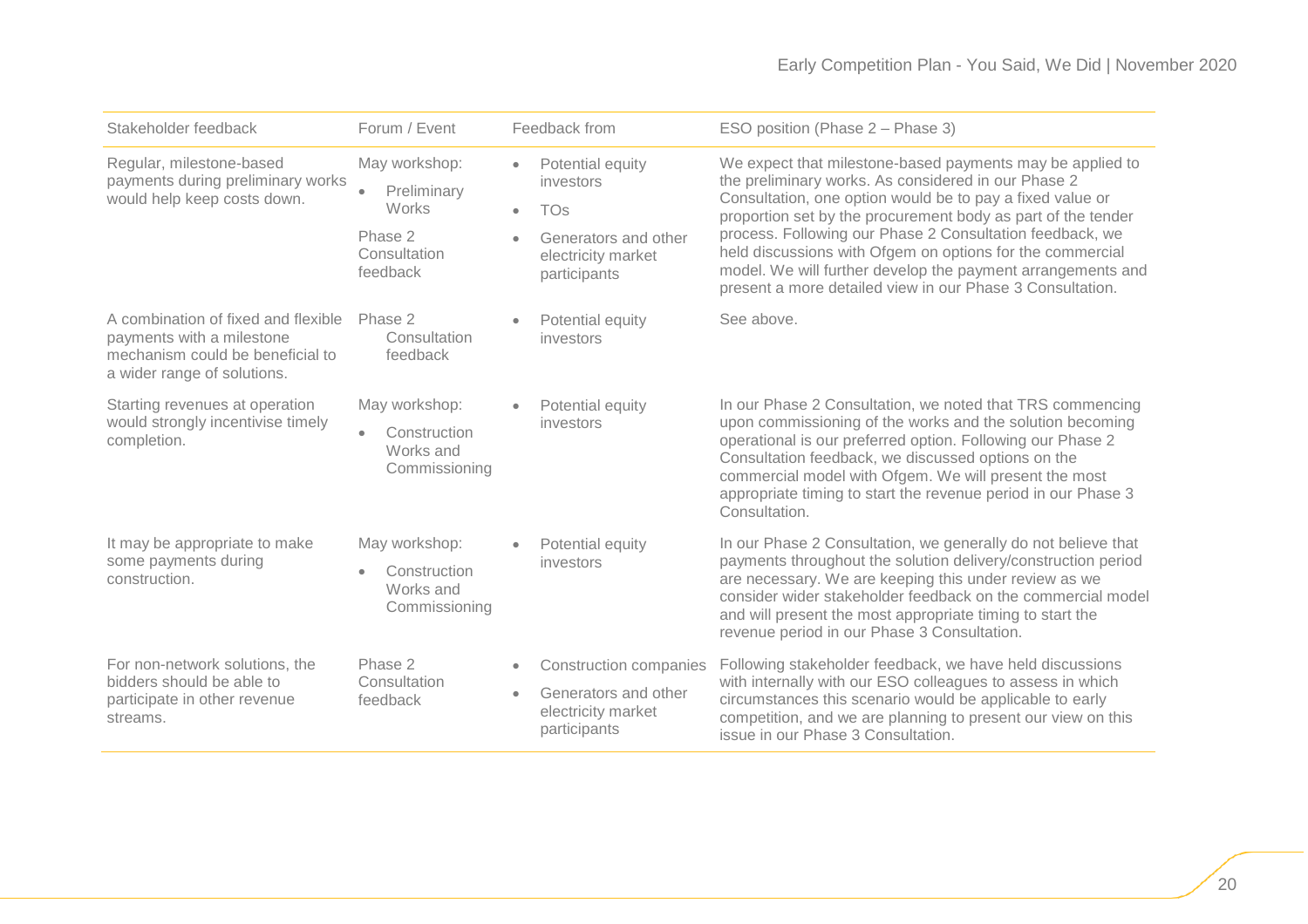### **3.3 Costs**

<span id="page-21-0"></span>

| Stakeholder feedback                                                                                                                     | Forum / Event                                                                             | Feedback from                              | ESO position (Phase 2 – Phase 3)                                                                                                                                                                                                                                                                                                                                                                                                                                           |
|------------------------------------------------------------------------------------------------------------------------------------------|-------------------------------------------------------------------------------------------|--------------------------------------------|----------------------------------------------------------------------------------------------------------------------------------------------------------------------------------------------------------------------------------------------------------------------------------------------------------------------------------------------------------------------------------------------------------------------------------------------------------------------------|
| Deciding when bidders will need to<br>commit to final costs is key.                                                                      | May workshop:<br>Evaluation of<br>Commercial<br>Elements of the<br>Proposals              | Potential equity<br>$\bullet$<br>investors | We agree with stakeholder feedback and considered it in our<br>development of the proposed fixed and variable cost elements<br>within the Tender Revenue Stream in our Phase 2<br>Consultation. Following our Phase 2 Consultation, we<br>reviewed stakeholder feedback and held workshops on Risk<br>Allocation and Post-Preliminary Works Cost Assessment, we<br>will present more details on the costs in our Phase 3<br>Consultation.                                  |
| Bidders need to be incentivised to<br>give accurate costs at bid and<br>cannot have total flexibility to pass<br>through cost increases. | May workshop:<br>What Winners Win<br>and How Risk is<br>Allocated?                        | Potential equity<br>investors              | See above.                                                                                                                                                                                                                                                                                                                                                                                                                                                                 |
| Fixing costs at an early stage of<br>the competition will lead to risk<br>premium as that uncertainty would<br>be priced in the bids.    | May workshop:<br>Evaluation of<br>$\bullet$<br>Commercial<br>Elements of the<br>Proposals | Potential equity<br>investors              | In our Phase 2 Consultation we explored what should be the<br>right balance between fixed and variable costs elements that<br>will enable the procuring body to minimise the overall risk of<br>this process. Following our Phase 2 Consultation, we reviewed<br>stakeholder feedback and held workshops on Risk Allocation<br>and Post-Preliminary Works Cost Assessment, we will present<br>more details on the cost assessment approach in our Phase 3<br>Consultation. |
| 'Economic and efficient'<br>assessment of cost is too<br>uncertain and the open book and<br>incentives approaches are better.            | May workshop:<br>Evaluation of<br>$\bullet$<br>Commercial<br>Elements of the<br>Proposals | Potential equity<br>investors              | In our Phase 2 Consultation we set out options for cost<br>assessment and noted that we will further explore them as<br>part of Phase 3 work. We will present our view on cost<br>assessment in our Phase 3 consultation.                                                                                                                                                                                                                                                  |
| ESO should consider a cost cap<br>for the construction costs.<br>supported by a form of bid bond.                                        | May workshop:<br><b>What Winners</b><br>Win and How                                       | Potential equity<br>investors              | In our Phase 2 Consultation, we discussed potential use of<br>caps and bonds in relation to managing cost increases after<br>the bid stage. We will set out our updated thinking based on<br>Phase 2 Consultation feedback and comments received<br>during Phase 3 workshops in our Phase 3 Consultation.                                                                                                                                                                  |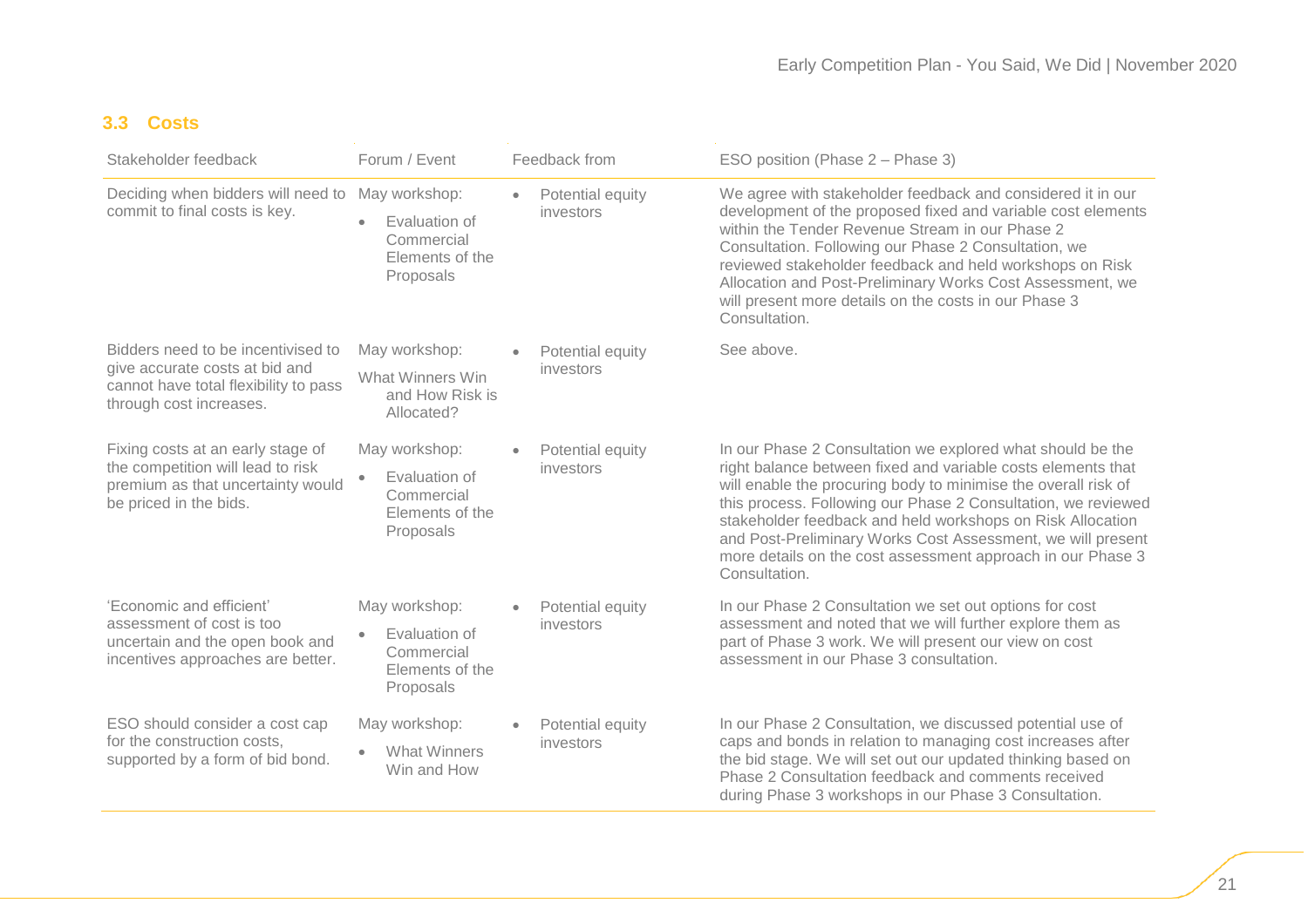| Stakeholder feedback                                                                                                                                                                                   | Forum / Event                                                                | Feedback from                              | ESO position (Phase 2 – Phase 3)                                                                                                                                                                                                                                                                                 |
|--------------------------------------------------------------------------------------------------------------------------------------------------------------------------------------------------------|------------------------------------------------------------------------------|--------------------------------------------|------------------------------------------------------------------------------------------------------------------------------------------------------------------------------------------------------------------------------------------------------------------------------------------------------------------|
|                                                                                                                                                                                                        | Risk is<br>Allocated?                                                        |                                            |                                                                                                                                                                                                                                                                                                                  |
| It is unlikely that debt finance will<br>hold an offer for a period of longer<br>than 6-12 months and that it is<br>unlikely that the supply chain<br>would hold prices for longer than<br>3-6 months. | May workshop:<br><b>What Winners</b><br>Win and How<br>Risk is<br>Allocated? | Potential equity<br>٠<br>investors         | In our Phase 2 Consultation we proposed that once the<br>preliminary works are completed, and costs are fixed, a debt<br>funding competition would be run to establish actual margins<br>and fees. We are building further on these views and we will<br>set out additional details in our Phase 3 Consultation. |
| Debt funders might be less<br>interested in the early competition<br>model due to additional uncertainty<br>compared to other options.                                                                 | May workshop:<br>What Winners<br>Win and How<br>Risk is<br>Allocated?        | Potential equity<br>$\bullet$<br>investors | See above.                                                                                                                                                                                                                                                                                                       |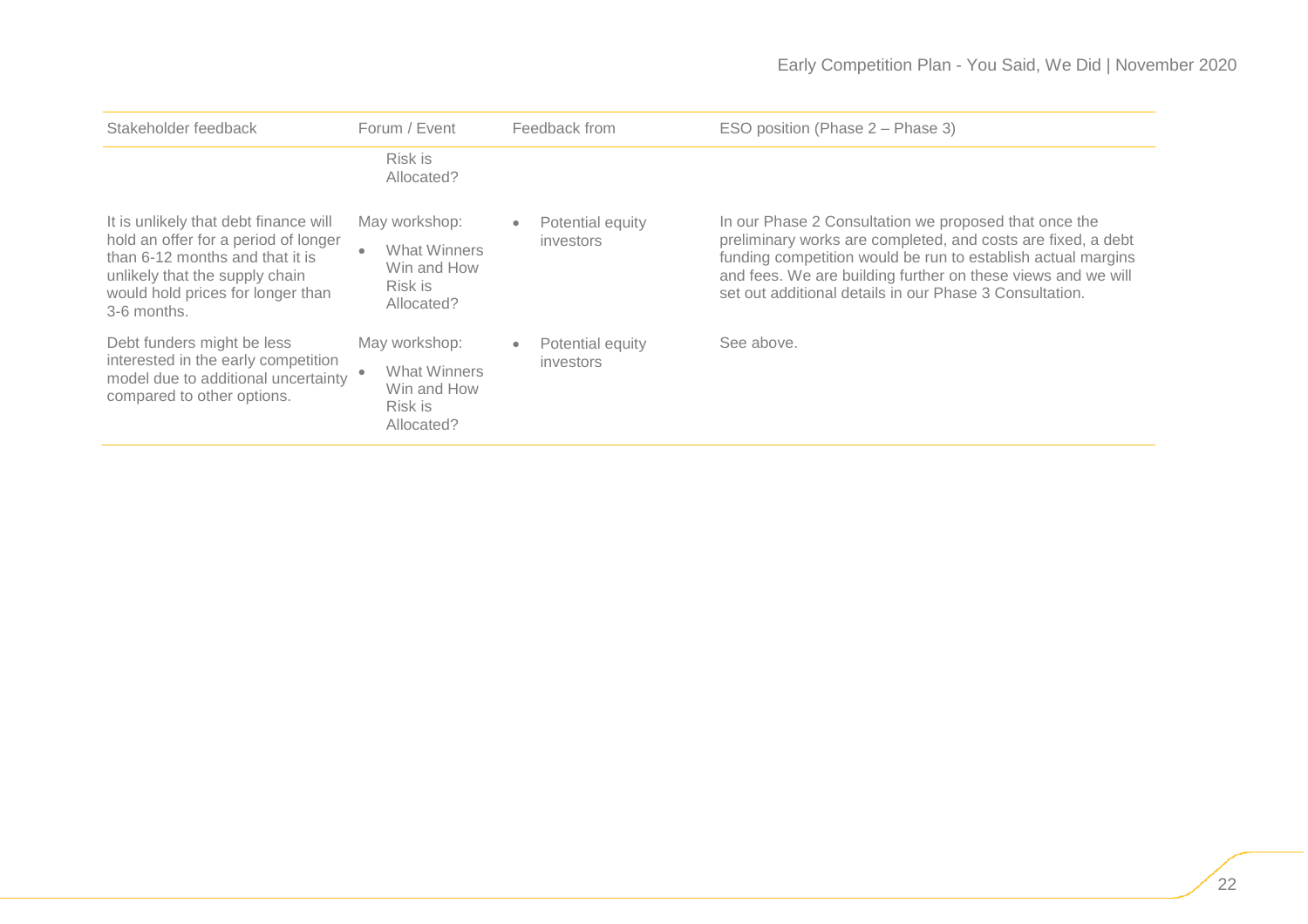## **4 Post-Tender**

The table below presents stakeholder feedback on the Post-Tender issues and how we are using it to inform and shape our proposals. We have grouped feedback by key subject areas.

| Stakeholder feedback                                                                                                                                                       | Forum / Event                                                            |           | Feedback from                 | ESO position (Phase 2 – Phase 3)                                                                                                                                                                                                                                                                                                                                                                                                                                                     |
|----------------------------------------------------------------------------------------------------------------------------------------------------------------------------|--------------------------------------------------------------------------|-----------|-------------------------------|--------------------------------------------------------------------------------------------------------------------------------------------------------------------------------------------------------------------------------------------------------------------------------------------------------------------------------------------------------------------------------------------------------------------------------------------------------------------------------------|
| A commercial contract can provide<br>greater ability to ensure that<br>providers deliver on their<br>obligations as there are legally<br>enforceable terms and conditions. | May workshop:<br><b>Solution Delivery</b><br>$\bullet$<br>and Operations | $\bullet$ | Potential equity<br>investors | In our Phase 2 Consultation, we noted that our preferred<br>option is to ensure level playing field of terms under licence<br>and contracts for network and non-network solutions. We are<br>currently assessing the licence and contract arrangements<br>applicable for the early competition based on Phase 2<br>Consultation stakeholder feedback and discussing this with<br>Ofgem. We will provide more details on how this will be<br>implemented in our Phase 3 Consultation. |
| All parties involved in operating the Phase 2<br>onshore transmission system must<br>be held to an identical standard,<br>either via codes or licence.                     | Consultation<br>feedback                                                 | $\bullet$ | TOs                           | As considered in our Phase 2 Consultation, bidders without a<br>CATO licence may be required to comply with other relevant<br>industry codes. Following our Phase 2 Consultation, we held<br>workshops on Heads of Terms and Industry Code Impacts as<br>well as undertook a detailed review of code impacts based on<br>discussions with relevant code bodies and we will provide an<br>updated view of this in our Phase 3 Consultation.                                           |
| The successful party must accede<br>the relevant industry codes.                                                                                                           | Phase 2<br>Consultation<br>feedback                                      | $\bullet$ | <b>TOs</b>                    | See above.                                                                                                                                                                                                                                                                                                                                                                                                                                                                           |
| CATO and TO licence regimes<br>should be closer aligned.                                                                                                                   | Phase 2<br>Consultation<br>feedback                                      |           | Potential equity<br>investors | In our Phase 3 Consultation, we will consider whether it would<br>be more appropriate for TOs to obtain a separate CATO<br>licence or whether their existing licence could simply be<br>amended to incorporate the required provisions. We will set<br>out our view based on a detailed review of code impacts and<br>discussions with relevant code bodies.                                                                                                                         |

#### **4.1 Post Tender Award**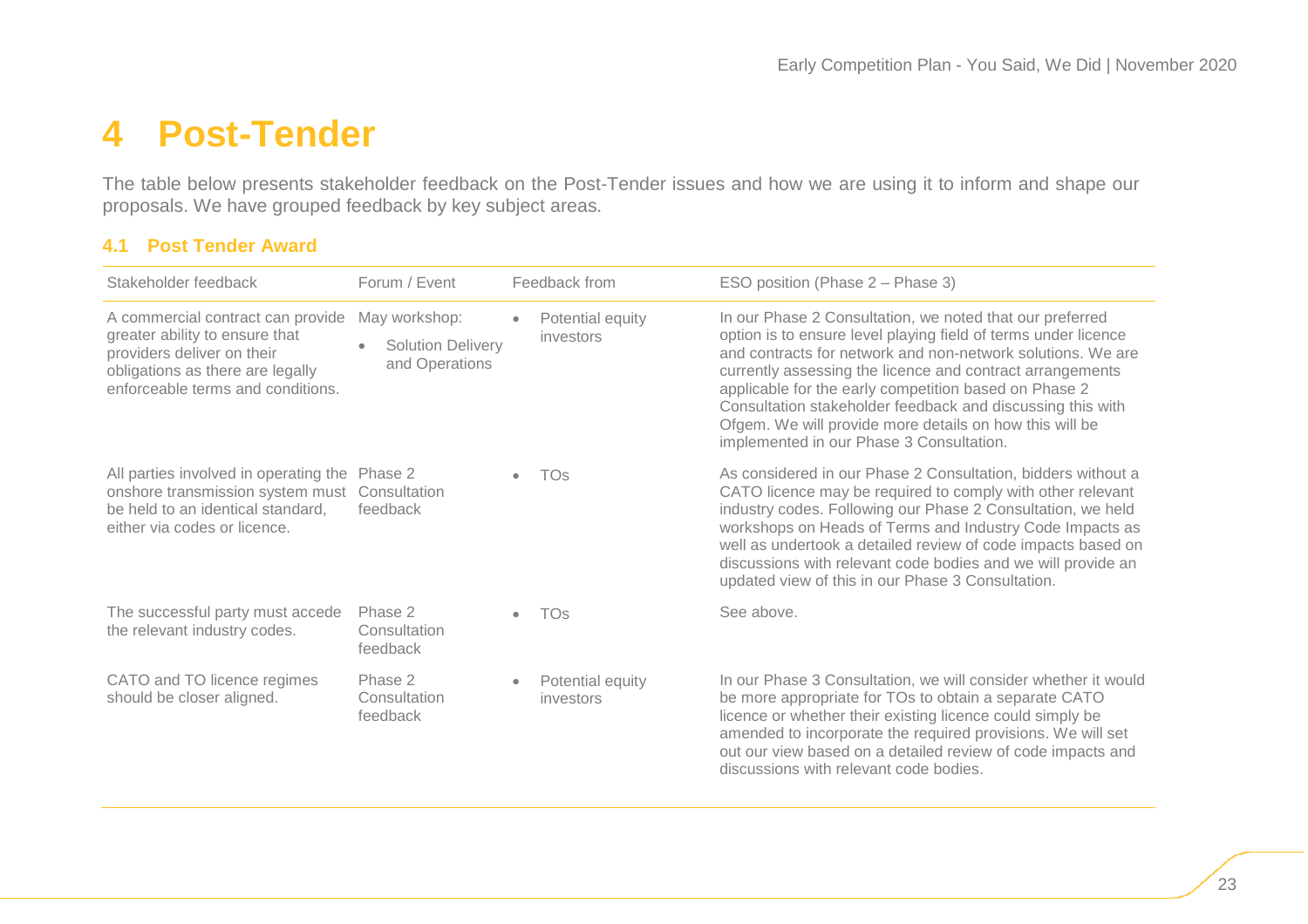| Stakeholder feedback                                                                                                                                                      | Forum / Event                       | Feedback from                                                   | ESO position (Phase 2 – Phase 3)                                                                                                                                                                                                                                                  |
|---------------------------------------------------------------------------------------------------------------------------------------------------------------------------|-------------------------------------|-----------------------------------------------------------------|-----------------------------------------------------------------------------------------------------------------------------------------------------------------------------------------------------------------------------------------------------------------------------------|
| Do not support the requirement for<br>bid-bonds at the point of contract<br>award and the process can be<br>managed through the requirement<br>of post-tender milestones. | Phase 2<br>Consultation<br>feedback | Generators and other<br>٠<br>electricity market<br>participants | We will take this feedback into consideration when developing<br>further details on the post-tender award terms. Based on<br>stakeholder feedback and our discussions with Ofgem on the<br>commercial model, we will present more details on this in our<br>Phase 3 Consultation. |
| It is unclear why commissioning<br>would be different between a late<br>or an early competition project that<br>requires a licence.                                       | Phase 2<br>Consultation<br>feedback | TOs<br>$\bullet$                                                | We agree with this stakeholder feedback, we are having<br>ongoing discussions with Ofgem on their development of the<br>late competition model to align the processes where efficient<br>and fair. We will present our view in our Phase 3 Consultation.                          |

### **4.2 Risk allocation**

| Stakeholder feedback                                                                                                                                                                              | Forum / Event                                                      | Feedback from                              | ESO position (Phase 2 – Phase 3)                                                                                                                                                                                                                                                                                  |
|---------------------------------------------------------------------------------------------------------------------------------------------------------------------------------------------------|--------------------------------------------------------------------|--------------------------------------------|-------------------------------------------------------------------------------------------------------------------------------------------------------------------------------------------------------------------------------------------------------------------------------------------------------------------|
| It is not efficient for the bidder to<br>carry all preliminary works risks<br>and that it may be better value for<br>money for consumers to take on<br>some risks.                                | May workshop:<br>Preliminary<br>۰<br><b>Works</b>                  | Potential equity<br>$\bullet$<br>investors | In our Phase 2 Consultation, we presented an initial allocation<br>of risks between the bidder and consumers. We will present<br>our position on the risk allocation between key parties in our<br>Phase 3 Consultation based on Phase 2 Consultation<br>feedback, discussions with our ESO colleagues and Ofgem. |
| The risk profile would be very<br>different for an integrated and a<br>radial solution to the transmission<br>need, especially in relation to<br>interface risks.                                 | May workshop:<br><b>Construction Works</b><br>and<br>Commissioning | <b>TOs</b><br>$\bullet$                    | See above.                                                                                                                                                                                                                                                                                                        |
| Bidders should be able to take on<br>certain risks, including some of the<br>consenting risk, compliance,<br>design, subcontractor failures,<br>commissioning process failures,<br>and financing. | May workshop:<br><b>Construction Works</b><br>and<br>Commissioning | Potential equity<br>۰<br>investors         | See above.                                                                                                                                                                                                                                                                                                        |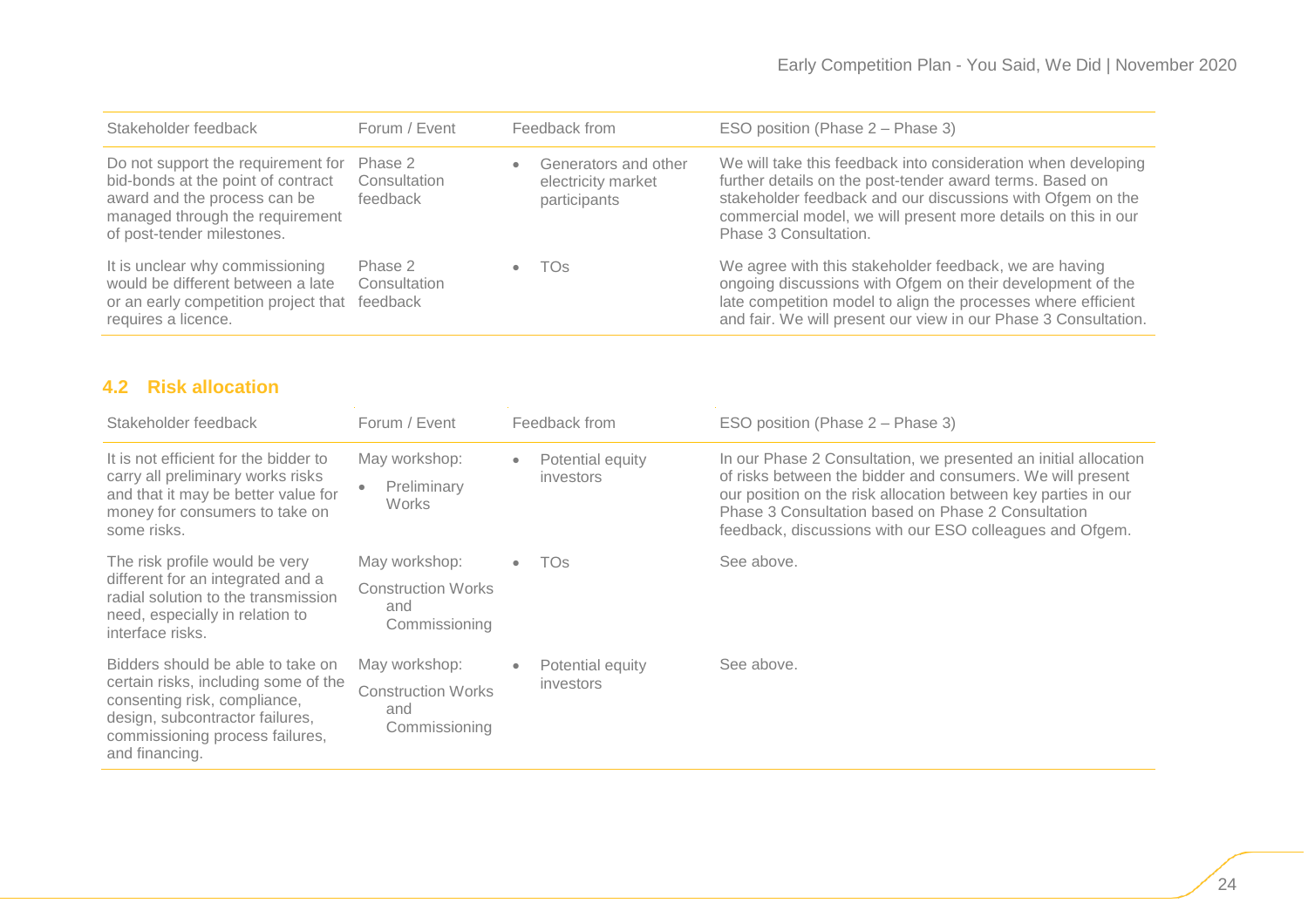| Stakeholder feedback                                                    | Forum / Event                                      | Feedback from                                                      | ESO position (Phase 2 – Phase 3)                                                                                                                                                                                                                                                                                                                |
|-------------------------------------------------------------------------|----------------------------------------------------|--------------------------------------------------------------------|-------------------------------------------------------------------------------------------------------------------------------------------------------------------------------------------------------------------------------------------------------------------------------------------------------------------------------------------------|
| Consenting is the biggest risk, as<br>the process can take a long time. | May workshop:<br>Preliminary<br>$\bullet$<br>Works | Potential equity<br>$\bullet$<br>investors<br>Technology companies | In our Phase 2 Consultation, we noted this will be a significant<br>undertaking for the successful bidder and will involve<br>extensive preparatory activities, including robust stakeholder<br>engagement and consultation. We will present our updated<br>position on the risk allocation between key parties in our<br>Phase 3 Consultation. |

#### **4.3 Rewards and Incentives**

| Stakeholder feedback                                                                                                                                                 | Forum / Event                                                                                     |   | Feedback from                 | ESO position (Phase 2 – Phase 3)                                                                                                                                                                                                                                                                                                                                                                                                                                                                                                                                           |
|----------------------------------------------------------------------------------------------------------------------------------------------------------------------|---------------------------------------------------------------------------------------------------|---|-------------------------------|----------------------------------------------------------------------------------------------------------------------------------------------------------------------------------------------------------------------------------------------------------------------------------------------------------------------------------------------------------------------------------------------------------------------------------------------------------------------------------------------------------------------------------------------------------------------------|
| Incentives should be tangible and<br>measurable.                                                                                                                     | May workshop:<br>Construction<br>$\bullet$<br>Works and<br>Commissioning                          | ٠ | Potential equity<br>investors | In our Phase 2 Consultation, we presented high level options<br>for potential availability incentive structures. Following our<br>Phase 2 Consultation, we are reviewing stakeholder feedback<br>and comparable sectors (including OFTOs and RIIO-2) to form<br>our view on incentive arrangements. We are specifically<br>looking at whether incentives will be weighted and on what<br>basis, what should be the incentive value/penalty range and<br>whether there will be any caps and/or collars. We will expand<br>further on this area in our Phase 3 Consultation. |
| Incentive regime must be<br>technology neutral and not be<br>seen to favour network or non-<br>network solutions.                                                    | May workshops:<br>What Winners<br>Win and How<br>Risk is Allocated<br>Preliminary<br><b>Works</b> |   | Potential equity<br>investors | In our Phase 2 Consultation we expect operational incentives<br>to apply to both network solutions and non-network solutions.<br>We are reviewing stakeholder feedback and investigating<br>comparable sectors as we develop further detail on incentive<br>arrangements, which we will present in our Phase 3<br>Consultation.                                                                                                                                                                                                                                            |
| Preliminary works incentives would<br>not be required considering the<br>same party will go on to undertake<br>solution delivery works at the next<br>process stage. | May workshop:<br>Preliminary<br><b>Works</b>                                                      |   | Potential equity<br>investors | In our Phase 2 Consultation, we noted that the agreed tender<br>revenue stream will commence upon commissioning of the<br>works and the solution becoming operational. We believe this<br>provides a strong incentive on the provider to complete the<br>works in a timely fashion, but also to the required standards                                                                                                                                                                                                                                                     |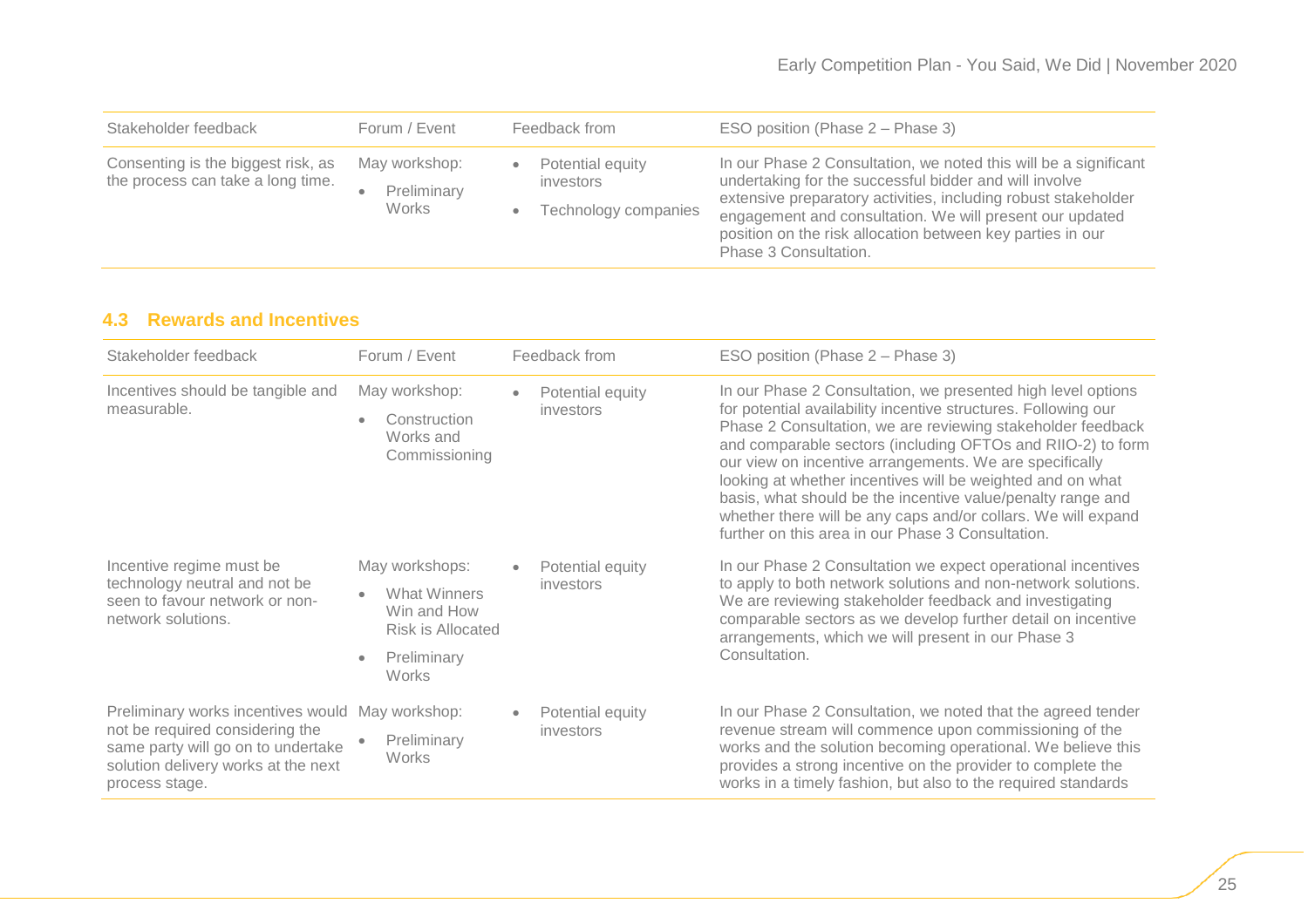| Stakeholder feedback                                                                                                                                                                                   | Forum / Event                       | Feedback from                 | ESO position (Phase 2 – Phase 3)                                                                                                                                                                                                                                                            |
|--------------------------------------------------------------------------------------------------------------------------------------------------------------------------------------------------------|-------------------------------------|-------------------------------|---------------------------------------------------------------------------------------------------------------------------------------------------------------------------------------------------------------------------------------------------------------------------------------------|
|                                                                                                                                                                                                        | Phase 2<br>Consultation<br>feedback |                               | and therefore no preliminary works incentive is required.<br>Following Phase 2 consultation, we are reviewing stakeholder<br>feedback and investigating comparable sectors as we develop<br>further detail on incentive arrangements, which we will present<br>in our Phase 3 Consultation. |
| Incentives should be around                                                                                                                                                                            | May workshop:                       | <b>TOs</b>                    | We are investigating comparable sectors and reviewing the<br>stakeholder feedback we have received which will feed into<br>our Phase 3 Consultation.                                                                                                                                        |
| managing risk effectively during<br>the preliminary works phase.                                                                                                                                       | <b>Preliminary Works</b>            |                               |                                                                                                                                                                                                                                                                                             |
| Penalties similar to the RIIO-2                                                                                                                                                                        | May workshop:                       | Technology companies          | See above.                                                                                                                                                                                                                                                                                  |
| mechanism being considered by<br>Ofgem for late delivery might deter<br>bidders.                                                                                                                       | Preliminary<br>$\bullet$<br>Works   |                               |                                                                                                                                                                                                                                                                                             |
| The ESO should consider whether<br>incentives would work as<br>effectively as implied in the<br>consultation where there are<br>competing priorities between<br>incumbent TOs/DNOs/OFTOs and<br>CATOs. | Phase 2<br>Consultation<br>feedback | <b>TOs</b>                    | See above.                                                                                                                                                                                                                                                                                  |
| Any penalties and incentives that<br>are set should ensure minimal<br>disruptions to consumers and be<br>aligned where possible to existing<br>incentives.                                             | Phase 2<br>Consultation<br>feedback | <b>TOs</b>                    | See above.                                                                                                                                                                                                                                                                                  |
| The operational incentive regime<br>for early competition should be<br>limited.                                                                                                                        | Phase 2<br>Consultation<br>feedback | <b>TOs</b>                    | See above.                                                                                                                                                                                                                                                                                  |
| An incentive to complete tasks<br>early may be appropriate but<br>bidders will also require protection<br>where delays are outside their<br>control.                                                   | Phase 2<br>Consultation<br>feedback | Potential equity<br>investors | See above.                                                                                                                                                                                                                                                                                  |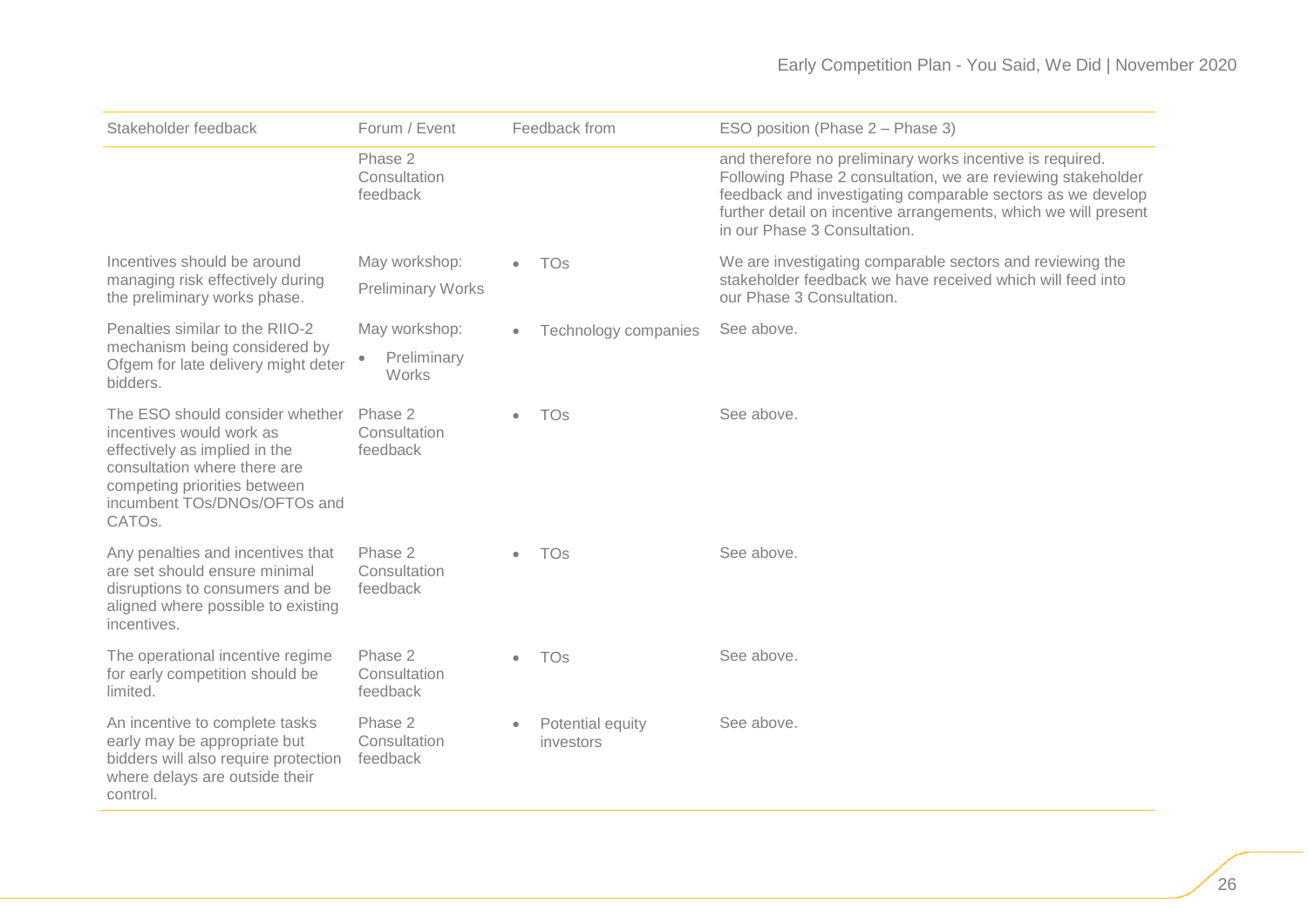| Stakeholder feedback                                           | Forum / Event                       | Feedback from                 | ESO position (Phase 2 – Phase 3) |
|----------------------------------------------------------------|-------------------------------------|-------------------------------|----------------------------------|
| It may be difficult to apportion<br>blame for a project delay. | Phase 2<br>Consultation<br>feedback | Potential equity<br>investors | See above.                       |

### **4.4 Operation & Maintenance and Decommissioning**

| Stakeholder feedback                                                                                                              | Forum / Event                                                     |                                                            | Feedback from                                                                                                                                     | ESO position (Phase 2 – Phase 3)                                                                                                                                                                                                                                                                                                                                                                                                                                                                                                                                                |
|-----------------------------------------------------------------------------------------------------------------------------------|-------------------------------------------------------------------|------------------------------------------------------------|---------------------------------------------------------------------------------------------------------------------------------------------------|---------------------------------------------------------------------------------------------------------------------------------------------------------------------------------------------------------------------------------------------------------------------------------------------------------------------------------------------------------------------------------------------------------------------------------------------------------------------------------------------------------------------------------------------------------------------------------|
| Decommissioning arrangements<br>should be aligned with Ofgem's<br>future decision on the OFTO<br>regime.                          | May workshop:<br>Operation,<br>Maintenance and<br>Decommissioning | $\bullet$                                                  | Potential equity<br>investors                                                                                                                     | We will continue to keep development in the offshore regime<br>under review. In our Phase 2 Consultation, we noted that our<br>preferred option is a procurement framework which evaluates<br>bidder decommissioning plans and costs as part of the tender<br>process. It would also require bidders to maintain such plans<br>and hold decommissioning security once operational. Based<br>on stakeholder feedback and discussions held with our ESO<br>colleagues and Ofgem, we will provide further information on<br>decommissioning proposals in our Phase 3 Consultation. |
| The ESO should consider the<br>option of providing handover to the feedback<br>incumbent TO.                                      | Phase 2 Consultation •                                            |                                                            | <b>TOs</b>                                                                                                                                        | We proposed end of revenue period options in our Phase 2<br>Consultation, i.e. handover to TOs and potential for an<br>extended revenue period, which was our preference. We have<br>continued to investigate this through meetings with TOs and<br>internal planning teams and will share our latest position on<br>the end of revenue period options in the Phase 3 Consultation.                                                                                                                                                                                             |
| Decommissioning costs form part                                                                                                   | Phase 2 Consultation •                                            |                                                            | <b>TO<sub>S</sub></b>                                                                                                                             | Our view is that bidders would be required to set out their                                                                                                                                                                                                                                                                                                                                                                                                                                                                                                                     |
| of a project life cycle and should<br>feedback<br>also be considered as part of the<br>procurement process.                       | $\bullet$                                                         | Generators and other<br>electricity market<br>participants | indicative decommissioning costs as part of their bids and we<br>will provide more information on decommissioning in our<br>Phase 3 Consultation. |                                                                                                                                                                                                                                                                                                                                                                                                                                                                                                                                                                                 |
| As with TOs and OFTOs, early<br>competition projects should only<br>be subject to the decommissioning<br>requirements of relevant | Phase 2 Consultation •<br>feedback                                |                                                            | Potential equity<br>investors                                                                                                                     | We will take stakeholder feedback into consideration in<br>addition to discussions held with our ESO colleagues as well<br>as Ofgem, based on which we will provide more information<br>on decommissioning in our Phase 3 consultation.                                                                                                                                                                                                                                                                                                                                         |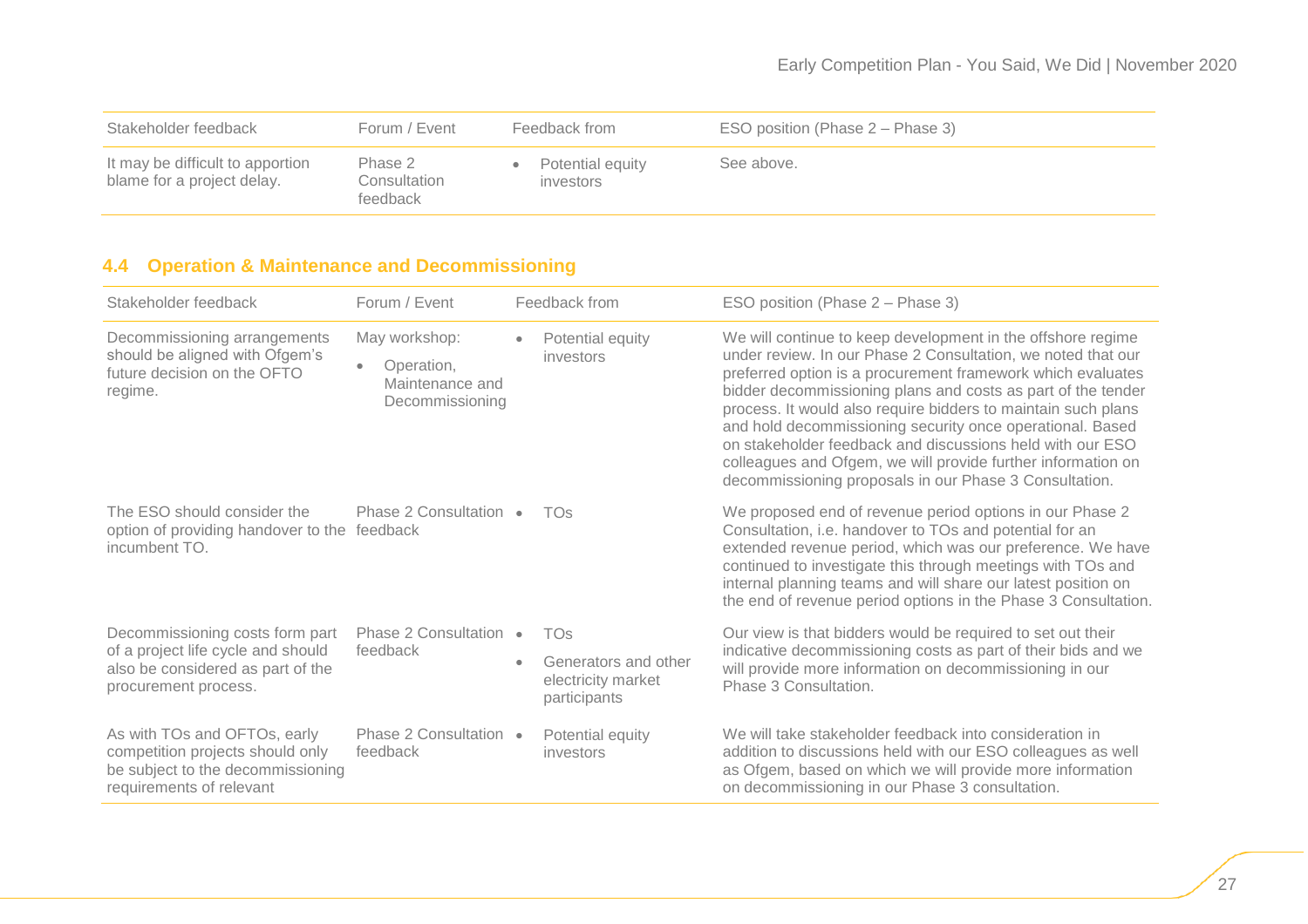landowners and consenting authorities as reserving for decommissioning can be otherwise inefficient.

If there is a change in law which requires the decommissioning to incur additional costs other than what was originally planned, these costs should be allowable as a pass-through cost.

Phase 2 Consultation • TOs feedback

Our view is that change in law should be a shared risk (as detailed within our Phase 2 Consultation). Following our Phase 2 Consultation, we held discussions with our ESO colleagues as well as Ofgem, based on which we will provide more information on risk allocation and decommissioning in our Phase 3 Consultation.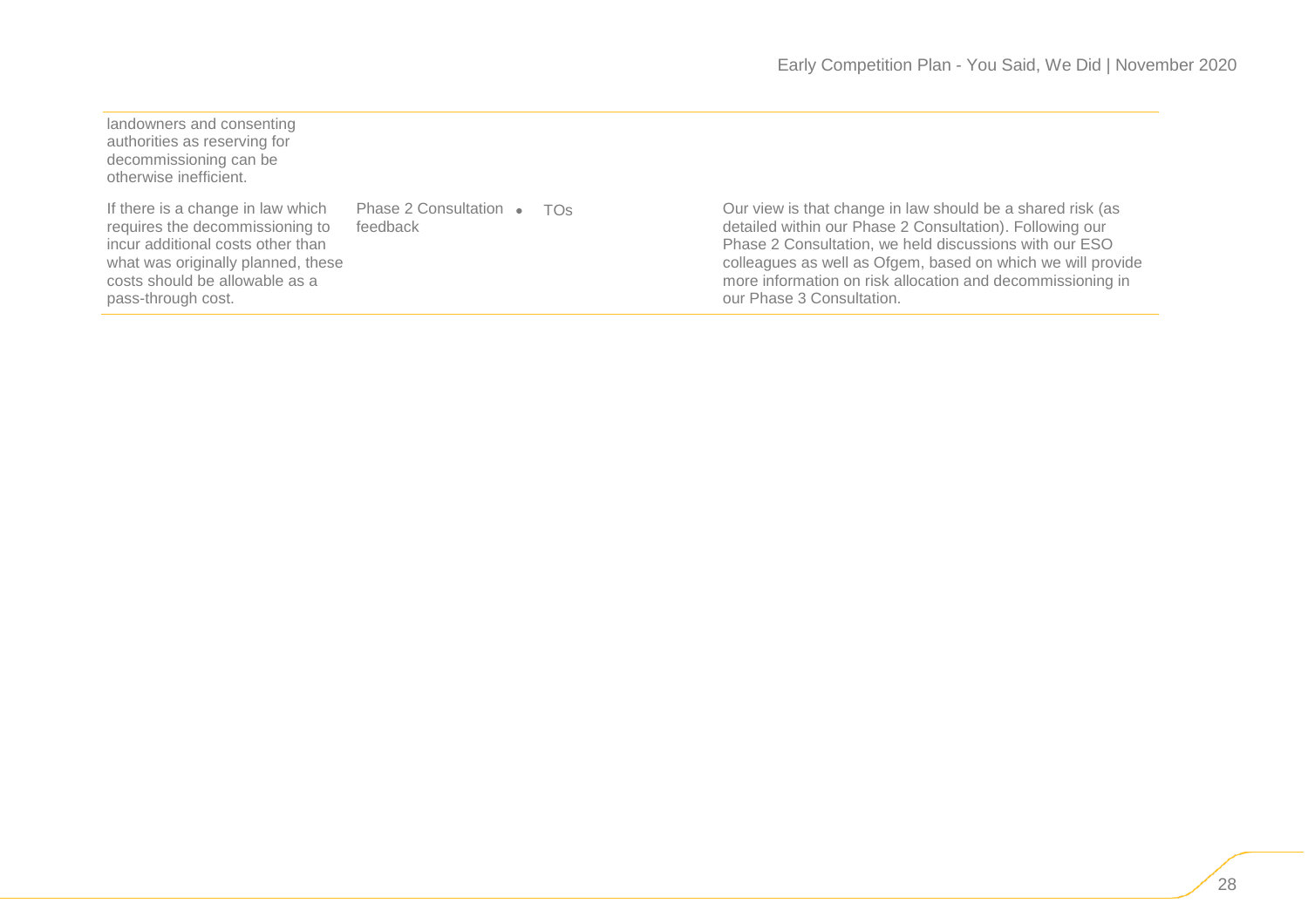# <span id="page-29-0"></span>**5 Parties, Roles and Responsibilities**

The table below presents stakeholder engagement on the Parties, Roles and Responsibilities issues and how we are using stakeholder feedback to inform and shape our proposals. We have grouped feedback by key subject areas.

| Stakeholder feedback                                                                                                                    | Forum / Event                                                                                 | Feedback from                 | ESO position (Phase 2 - Phase 3)                                                                                                                                                                                                                                                                                                                                                                                                                                                                                                                                                          |
|-----------------------------------------------------------------------------------------------------------------------------------------|-----------------------------------------------------------------------------------------------|-------------------------------|-------------------------------------------------------------------------------------------------------------------------------------------------------------------------------------------------------------------------------------------------------------------------------------------------------------------------------------------------------------------------------------------------------------------------------------------------------------------------------------------------------------------------------------------------------------------------------------------|
| There is a need for the process to<br>be run by a single party from the<br>start to finish to ensure<br>accountability and consistency. | May workshop:<br>Procurement<br>$\bullet$<br>Steps and<br><b>Timelines</b>                    | <b>TOs</b>                    | In our Phase 2 Consultation, we noted that we expect multiple<br>parties to be engaged in the end to end process. For example,<br>the procurement body will be responsible for the tender<br>process and Ofgem play the role of the approver and Licence<br>counterparty. We are currently considering whether some<br>roles can be owned by the same entities and discussing this<br>with internal stakeholders. We also held workshops on the<br>Roles in Early Competition in September based on which we<br>will provide more detail on the key roles in our Phase 3<br>Consultation. |
| Interaction of the TO and the ESO<br>during the project identification<br>process will be critical.                                     | May workshop:<br>Early<br>$\bullet$<br>Competition<br>criteria, what<br>could be<br>competed? | Potential equity<br>investors | We are exploring the role of the TO and ESO in project<br>identification, and we held workshops with TOs to discuss the<br>role of the TO and what conflict mitigation measures may be<br>required. These will be presented in our Phase 3 Consultation.                                                                                                                                                                                                                                                                                                                                  |
| A ring-fenced bidding entity of a<br>TO will need stringent separation<br>governance and reporting to<br>ensure a level playing field.  | May workshop:<br>Evaluation of<br>Technical<br>Elements of the<br>Proposals                   | Potential equity<br>investors | See above.                                                                                                                                                                                                                                                                                                                                                                                                                                                                                                                                                                                |
| TOs expect to have a role in the<br>technical assessment and                                                                            | May workshop:                                                                                 | TOs                           | We noted in our Phase 2 Consultation, we do not anticipate<br>that TOs (or any other party) would be required to progress a<br>backstop solution alongside the winning bid. We are, however,                                                                                                                                                                                                                                                                                                                                                                                              |

#### **5.1 Roles in Early Competition**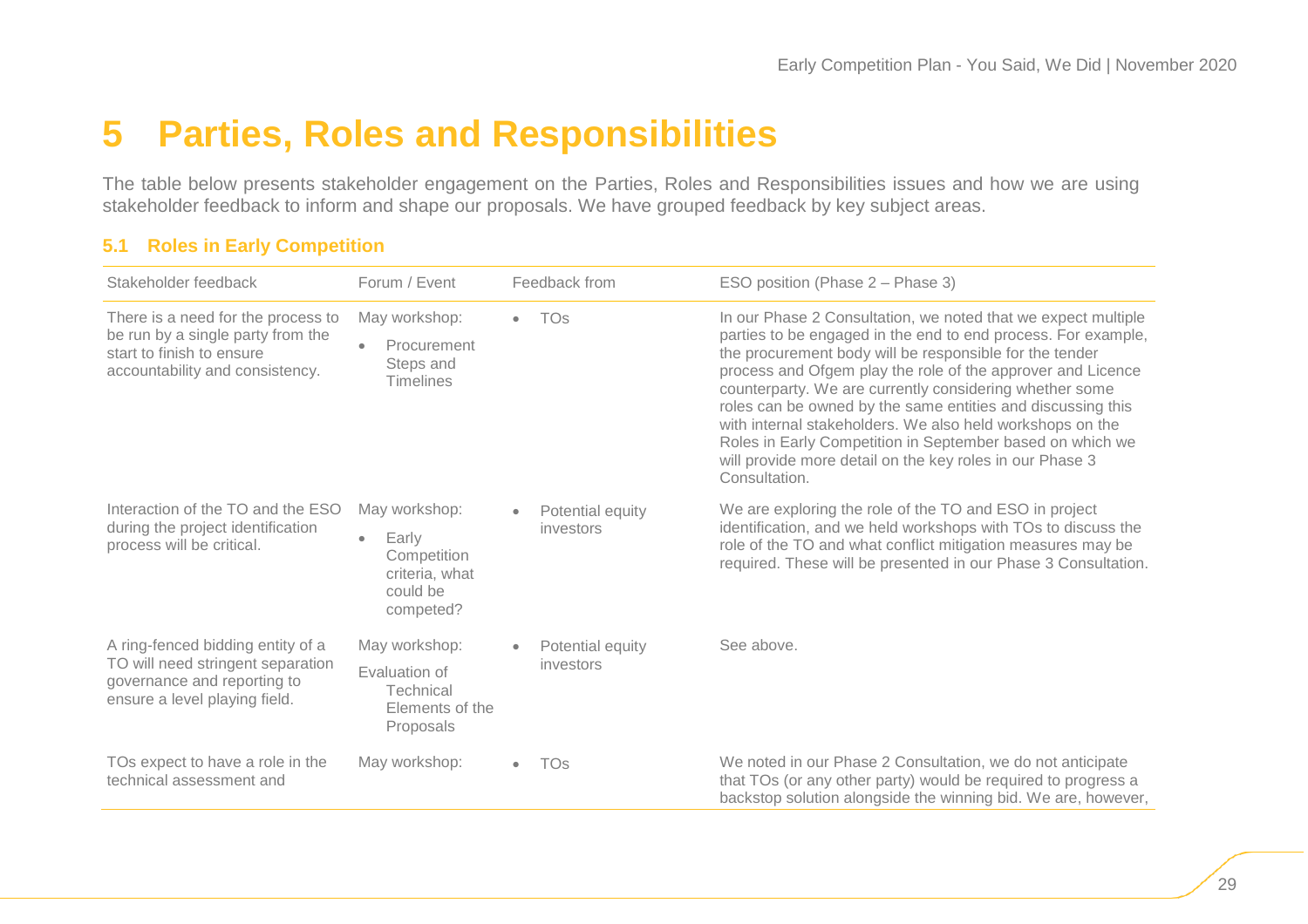| Stakeholder feedback                                                                                                                                                                                                                             | Forum / Event                                              | Feedback from                                              | ESO position (Phase 2 - Phase 3)                                                                                                                                                                                                                                                                                                                |
|--------------------------------------------------------------------------------------------------------------------------------------------------------------------------------------------------------------------------------------------------|------------------------------------------------------------|------------------------------------------------------------|-------------------------------------------------------------------------------------------------------------------------------------------------------------------------------------------------------------------------------------------------------------------------------------------------------------------------------------------------|
| suggested that they could act as a •<br>party of last resort.                                                                                                                                                                                    | Evaluation of<br>Technical<br>Elements of the<br>Proposals |                                                            | exploring the circumstances with the support of stakeholders<br>(e.g. workshops with TOs and workshops on Roles in Early<br>Competition) in which a TO of last resort might be required<br>and how this could work. We will provide an updated view of<br>the role of the TO and also TO of last resort as part of our<br>Phase 3 Consultation. |
| There is potential conflict of<br>interest in relation to the ESO<br>making recommendations on<br>projects which are within the<br>geographic responsibility of NGET.                                                                            | Phase 2<br>Consultation<br>feedback                        | <b>TOs</b>                                                 | The ESO is a separate legal entity from NGET although both<br>sit within the National Grid group. We work independently from<br>NGET and any recommendations on projects will be made on<br>an objective assessment of pre-defined criteria.                                                                                                    |
| Expressed concerns regarding the<br>incumbent TOs participating in<br>competitions as a market player as feedback<br>they will be taken outside the<br>realm of the regulatory framework<br>in which they are designed to<br>operate.            | Phase 2<br>Consultation                                    | <b>TOs</b>                                                 | Following our Phase 2 Consultation, we held a series of<br>workshops with TOs to explore the role of TO as a bidder and<br>how would this role fit with their current obligations under the<br>regulatory framework. We will set out our position in our Phase<br>3 Consultation.                                                               |
| TOs have a significant advantage<br>over non-TO participants including<br>connection process, energy cost,<br>cost of capital, user charges, and<br>land and development rights and<br>the ESO should not rely on them<br>for assessing network. | Phase 2<br>Consultation<br>feedback                        | Generators and other<br>electricity market<br>participants | Following our Phase 2 Consultation, we held a series of<br>workshops with TOs to explore the role of TO as a bidder and<br>the potential conflicts of interest and mitigations to ensure that<br>a level-playing field can be achieved. Further details on how<br>we will assess bids will be set out in our Phase 3 Consultation.              |
| The ESO should have greater<br>technical network understanding<br>and data and not be reliant on<br>incumbent TOs when assessing<br>network needs and requirements.                                                                              | Phase 2<br>Consultation<br>feedback                        | Generators and other<br>electricity market<br>participants | We are exploring the role of the TO and ESO when assessing<br>network needs and requirements. We will set out our position<br>in our Phase 3 Consultation.                                                                                                                                                                                      |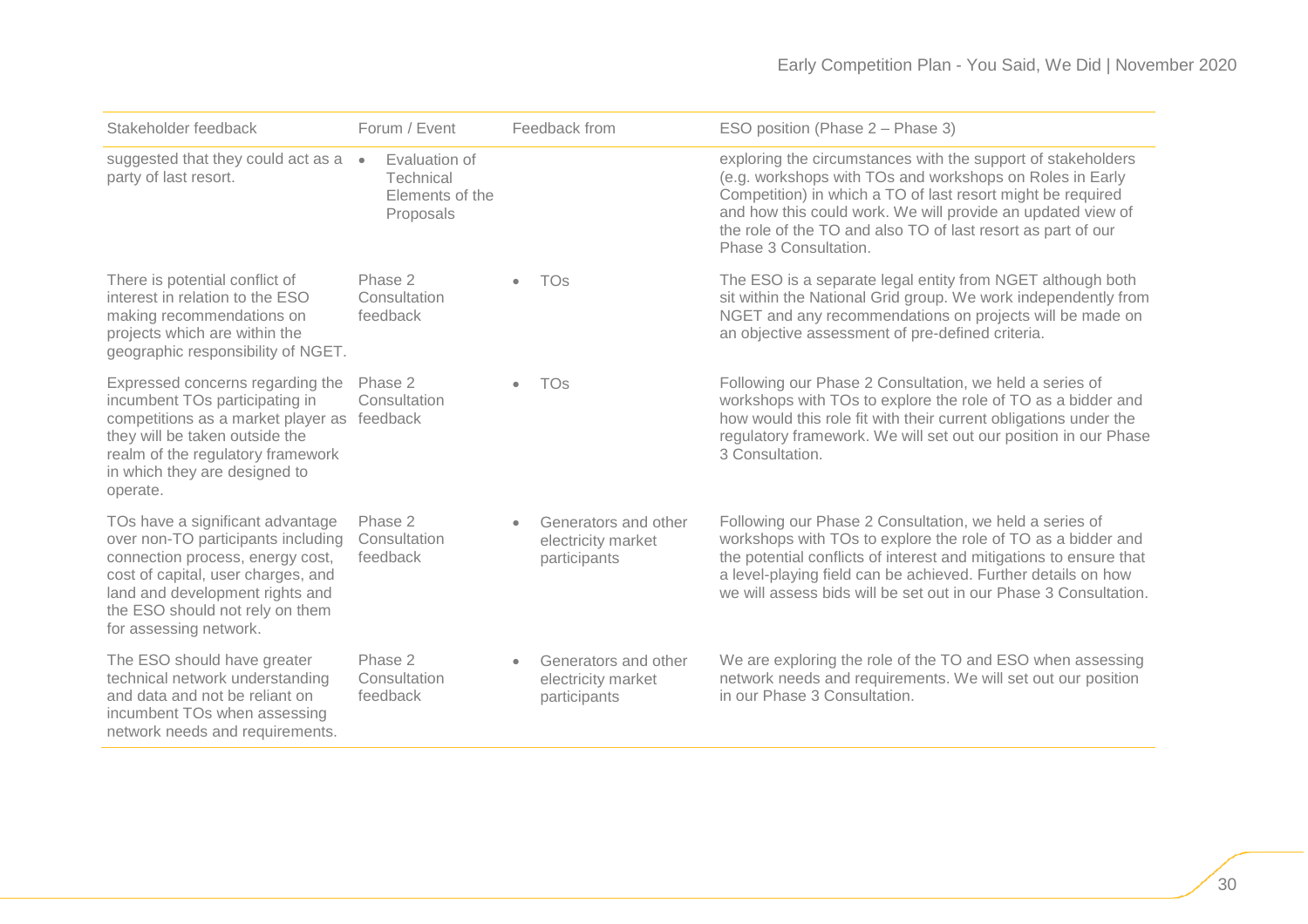### Early Competition Plan - You Said, We Did | November 2020

| Stakeholder feedback                                                                                                                                                              | Forum / Event                       | Feedback from                                                           | ESO position (Phase 2 – Phase 3)                                                                                                                                                                                                                                                                                                                    |
|-----------------------------------------------------------------------------------------------------------------------------------------------------------------------------------|-------------------------------------|-------------------------------------------------------------------------|-----------------------------------------------------------------------------------------------------------------------------------------------------------------------------------------------------------------------------------------------------------------------------------------------------------------------------------------------------|
| The Procurement Body or<br>Approver should have the same<br>statutory duties as a TO with<br>respect to its licence obligation to<br>develop an economic and efficient<br>system. | Phase 2<br>Consultation<br>feedback | <b>TOs</b><br>$\bullet$                                                 | We are having sessions with BEIS and Ofgem where the roles<br>of the procurement body and approver and the legal and<br>regulatory frameworks are being discussed. We will provide an<br>update of these developments once they are clarified.                                                                                                      |
| The role of Approver, Licence<br>Provider and Licence Counterparty<br>must be carried out by Ofgem.                                                                               | Phase 2<br>Consultation<br>feedback | TOs<br>$\bullet$                                                        | We anticipate for Ofgem to carry out the Approver role and<br>Licence Counterparty role (for network solutions), which also<br>includes the role of Licence Provider.                                                                                                                                                                               |
| The roles should be consistent<br>with the ESO's licence and the<br>existing regulatory regime.                                                                                   | Phase 2<br>Consultation<br>feedback | <b>TOs</b><br>$\bullet$                                                 | We are currently mapping out if licence and code changes<br>may be required in order for early competition to work based<br>on discussions with relevant code bodies. We will provide<br>more details on the expected changes in our Phase 3<br>Consultation.                                                                                       |
| Where the ESO does not have a<br>strong understanding of the<br>technical properties of a new<br>solution, an Independent Technical<br>Expert should be used.                     | Phase 2<br>Consultation<br>feedback | Generators and other<br>$\bullet$<br>electricity market<br>participants | Following this feedback, we worked on specifying what the<br>procurement body roles would be and considered whether it<br>may need to rely on third party advisers to complete the<br>evaluation process. Currently we expect that the procurement<br>body will have resources and capabilities held in-house to<br>complete technical assessments. |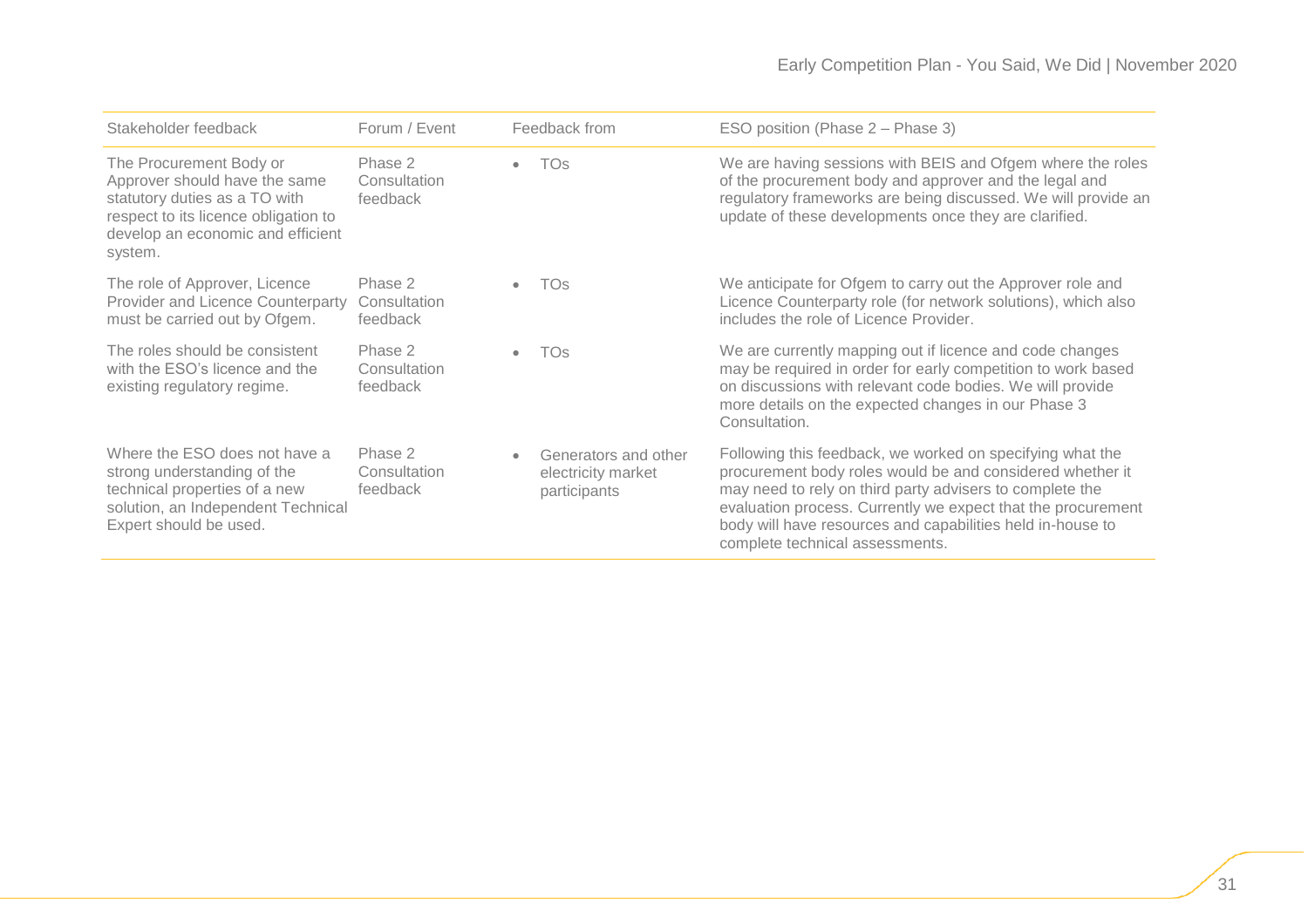# <span id="page-32-0"></span>**Next steps**

The ESO positions presented in this document will be further progressed and developed up to the early competition Phase 3 Consultation.

Our Phase 3 consultation will be published in December 2020, if you would like to get in touch in the meantime, share any additional feedback or comments, please contacts us at:

[box.earlycompetition@nationalgrideso.com](mailto:box.earlycompetition@nationalgrideso.com)